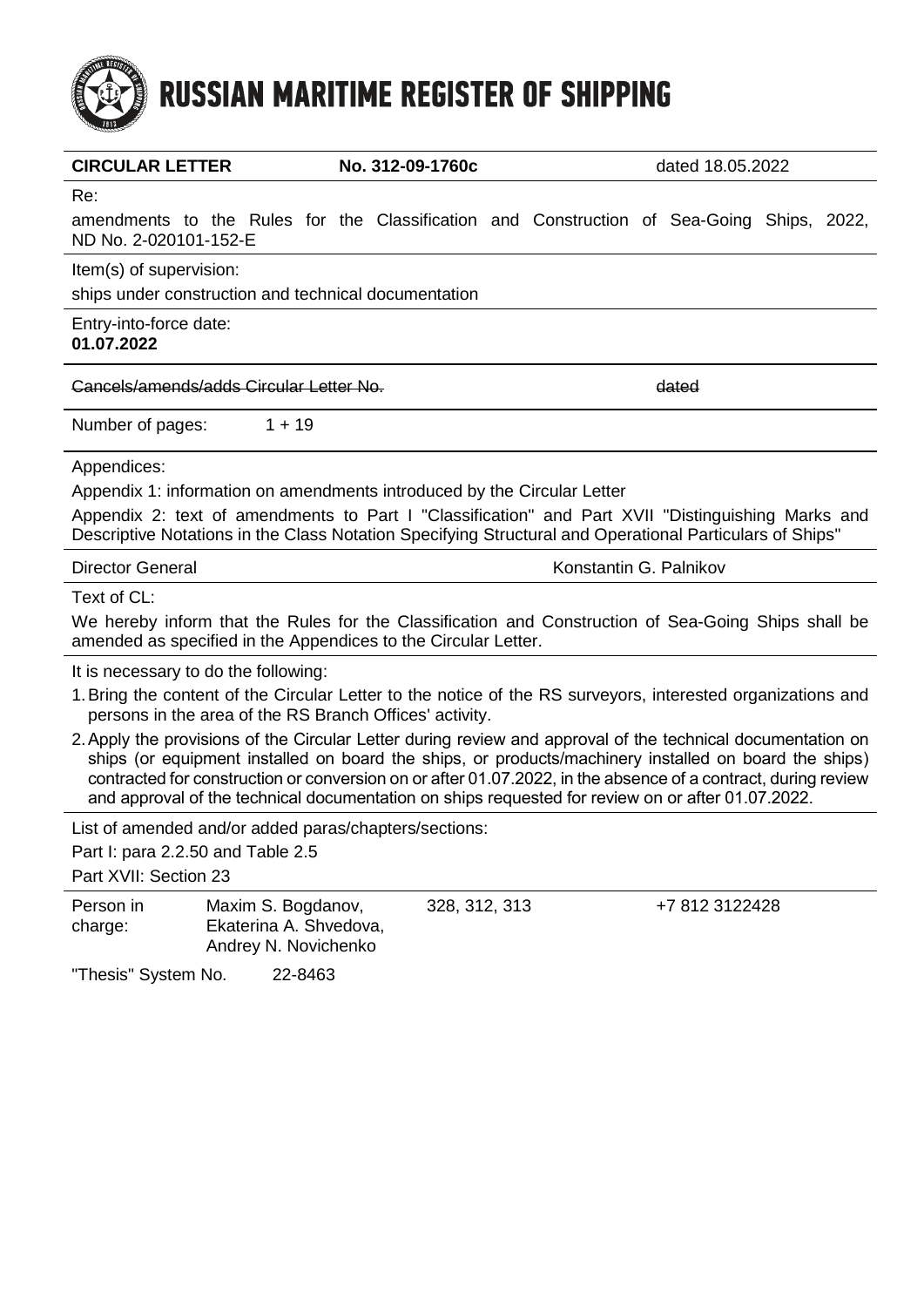### **Information on amendments introduced by the Circular Letter (for inclusion in the Revision History to the RS Publication)**

| Nos.           | Amended<br>paras/chapters/<br>sections | Information on amendments                                                                                                                                                                          | No. and date of<br>the Circular Letter<br>introducing the<br>amendments | Entry-into-force<br>date |
|----------------|----------------------------------------|----------------------------------------------------------------------------------------------------------------------------------------------------------------------------------------------------|-------------------------------------------------------------------------|--------------------------|
| 1              | Part I, para 2.2.50                    | New para has been introduced<br>containing requirements for<br>assignment of distinguishing<br>marks LFLFS (Me) and LFLFS<br>(Et) to ships equipped to use<br>methanol and ethanol as fuel         | 312-09-1760c<br>of 18.05.2022                                           | 01.07.2022               |
| $\overline{2}$ | Part I, Table 2.5                      | New item 2.34 has been<br>introduced containing<br>requirements for assignment of<br>distinguishing marks LFLFS (Me)<br>and LFLFS (Et) to ships<br>equipped to use methanol and<br>ethanol as fuel | 312-09-1760c<br>of 18.05.2022                                           | 01.07.2022               |
| 3              | Part XVII, Section 23                  | New Section has been introduced<br>containing requirements for<br>ships equipped to use methanol<br>and ethanol as fuel                                                                            | 312-09-1760c<br>of 18.05.2022                                           | 01.07.2022               |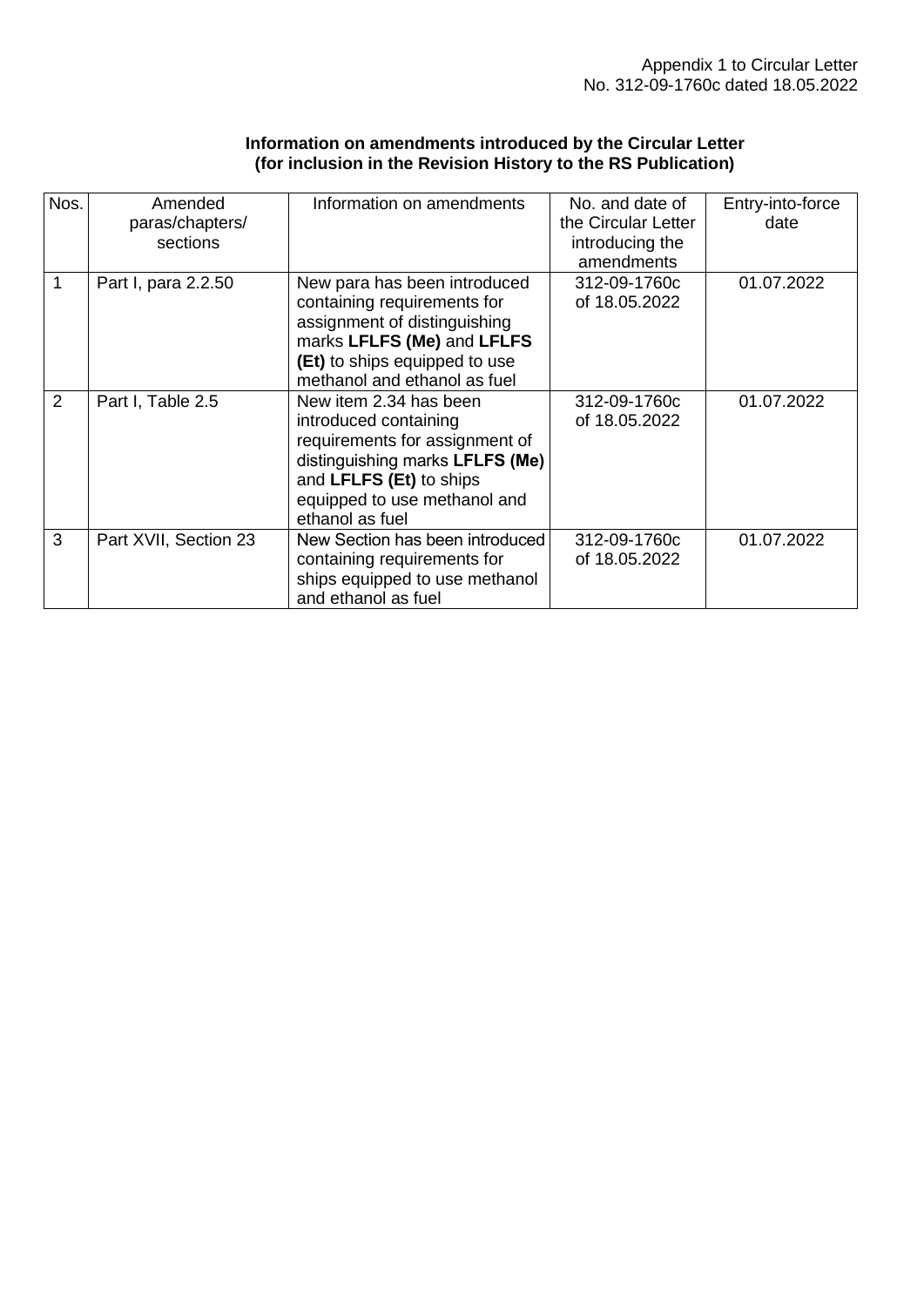".

# **RULES FOR THE CLASSIFICATION AND CONSTRUCTION OF SEA-GOING SHIPS, 2022,**

# **ND No. 2-020101-152-E**

# **PART I. CLASSIFICATION**

### **2 CLASS OF A SHIP**

## 1 **New para 2.2.50** is introduced reading as follows:

"**2.2.50 Distinguishing mark for a ship equipped to use methanol and ethanol as fuel.**

Ships equipped to use methanol and ethanol as fuel in compliance with the requirements of Section 23 of Part XVII "Distinguishing Marks and Descriptive Notations in the Class Notation Specifying Structural and Operational Particulars of Ships", the distinguishing mark **LFLFS (Me)** or **LFLFS (Et)** (Low Flashpoint Liquid Fuelled Ship (Methanol) or (Ethanol)) may be added to the character of classification.".

2 **Table 2.5. New item 2.34** is introduced reading as follows:

| 2.34 Distinguishing mark for a ship equipped to use methanol and ethanol as fuel |                           |                                                              |  |  |  |  |
|----------------------------------------------------------------------------------|---------------------------|--------------------------------------------------------------|--|--|--|--|
| LFLFS (Me)                                                                       | The mark is assigned if a | <b>Rules for the Classification and Construction of</b>      |  |  |  |  |
| (Low Flashpoint Liquid                                                           | ship is equipped to use   | <b>Sea-Going Ships</b>                                       |  |  |  |  |
| <b>Fuelled Ship</b>                                                              | methanol and ethanol as   | Part I "Classification", 2.2.50                              |  |  |  |  |
| (Methanol))                                                                      | fuel                      | Part XVII "Distinguishing Marks and Descriptive Notations in |  |  |  |  |
| LFLFS (Et)                                                                       |                           | the Class Notation Specifying Structural and Operational     |  |  |  |  |
| (Low Flashpoint Liquid                                                           |                           | Particulars of Ships", Section 23                            |  |  |  |  |
| Fuelled Ship (Ethanol))                                                          |                           |                                                              |  |  |  |  |

## **PART XVII. DISTINGUISHING MARKS AND DESCRIPTIVE NOTATIONS IN THE CLASS NOTATION SPECIFYING STRUCTURAL AND OPERATIONAL PARTICULARS OF SHIPS**

3 **New Section 23** is introduced reading as follows:

## "**23 REQUIREMENTS FOR SHIPS EQUIPPED TO USE METHANOL/ETHANOL AS FUEL**

## **23.1 GENERAL**

#### **23.1.1 Application.**

The requirements of this Section apply to ships equipped to use methanol and ethanol as fuel. In addition to the requirements of this Section, the ship shall comply with requirements of the International Code of Safety for Ships Using Gases or Other Low-Flashpoint Fuels (IGF Code).

Where the ship is a chemical tanker and uses cargo as fuel, the requirements of this Section related to arrangement of fuel tanks on board the ship do not apply to cargo tanks which shall be located in compliance with the requirements of the International Code for the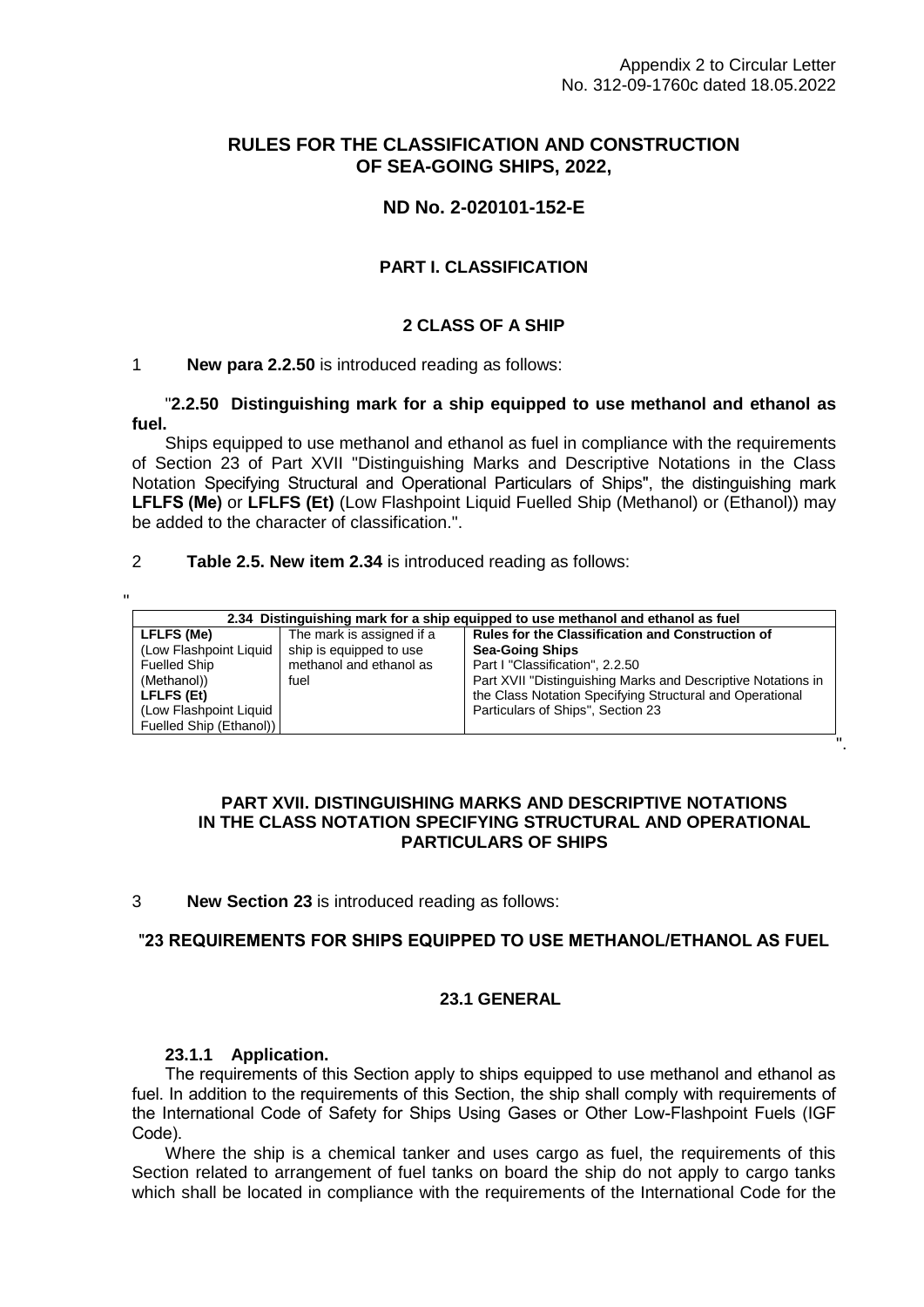Construction and Equipment of Ships Carrying Dangerous Chemicals in Bulk (IBC Code) and the Rules for the Classification and Construction of Chemical Tankers.

For ships equipped to use methanol and ethanol as fuel in compliance with the requirements of this Section, the distinguishing mark **LFLFS (Me)** or **LFLFS (Et)** (Low Flashpoint Liquid Fuelled Ship, (Methanol) or (Ethanol)) is added to the character of classification.

#### **23.1.2 Definitions.**

In addition to the below mentioned, the definitions specified in 1.2 of Part VI "Fire Protection", 9.1.3 of this Part and in the IGF Code are applicable to the requirements of this Section.

Independent tanks are self-supporting tanks, do not form part of the ship's hull and are not essential to the hull strength.

Integral tanks are fuel-containment envelope tanks which form part of the ship's hull and which may be stressed in the same manner and by the same loads which stress the contiguous hull structure.

Single fuel engine means, for the purpose of this Section, a heat engine capable of operating only on methyl/ethyl alcohol, and not able to switch over to operation on any other type of fuel.

Dual fuel engine means, for the purpose of this Section, a heat engine designed to operate on methanol/ethanol and conventional fuel, either simultaneously or separately.

C on v entional fuel means liquid petroleum-derived fuel which complies with the requirements specified in 1.1.2 of Part VII "Machinery Installations".

Pilot oil fuel means conventional fuel fed to the dual fuel engine cylinder for self-ignition as per conventional diesel cycle ensuring an ignition source for methanol/ethanol.

Tank connection space means a space surrounding all tank valves and connections required for methanol/ethanol tank with such connections in enclosed spaces.

Fuel storage hold space means the space where an independent methanol/ethanol tank is located. If tank connections are located in the fuel storage hold space, such fuel storage hold space shall also be considered as tank connection space.

P o r t a b l e t a n k means an independent tank being able to be easily removed from ship and installed on board ship and easily connected and disconnected from ship systems.

#### **23.1.3 Technical documentation.**

In addition to the technical documentation specified in Section 3 of Part I "Classification", the technical documents and ship data specified in this Section shall be submitted. In case of review based on plan approval documentation and in case of conversion of ships, the technical documentation shall be submitted in full scope specified in 23.1.3.1 — 23.1.3.16.

In case of two-stage review, at the technical design stage the technical documentation shall be submitted as per 23.1.3.1 — 23.1.3.2, 23.1.3.8 — 23.1.3.9, 23.1.3.13 — 23.1.3.16. The technical documentation as per 23.1.3.4 — 23.1.3.5, 23.1.3.10 — 23.1.3.12 shall be submitted at the detailed design stage. As regards 23.1.3.3, 23.1.3.6 and 23.1.3.3.7, the diagrams shall be submitted during the technical design review, and the drawings shall be submitted at the stage of detailed design review.

The letter identification (A — Approved, AG — Agreed) in  $23.1.3.1 - 23.1.3.16$  means the documentation review results which are documented by stamping in compliance with 8.2 of Part II "Technical Documentation" of the Rules for Technical Supervision during Construction of Ships and Manufacture of Materials and Products for Ships.

**.1** drawing of fuel tanks arrangement with indication of distance from bottom and side plating to methanol/ethanol fuel tanks (A);

**.2** drawing of supports and other structures to ensure fastening and limiting shifting of methanol/ethanol fuel tanks (A);

**.3** drawings and diagrams of systems and piping for methanol/ethanol specifying such assemblies as compensators, flange joints, stop and control valves and fittings, drawings of quick-closing arrangements of the fuel system, diagrams of fuel preparation systems (A);

**.4** drawings of safety and vacuum valves of fuel tanks, where available (A);

**.5** installation drawings of arrangements for measurement of fuel amount and characteristics, and for leakage detection (A);

**.6** diagrams and calculations of gas-dangerous spaces ventilation (A);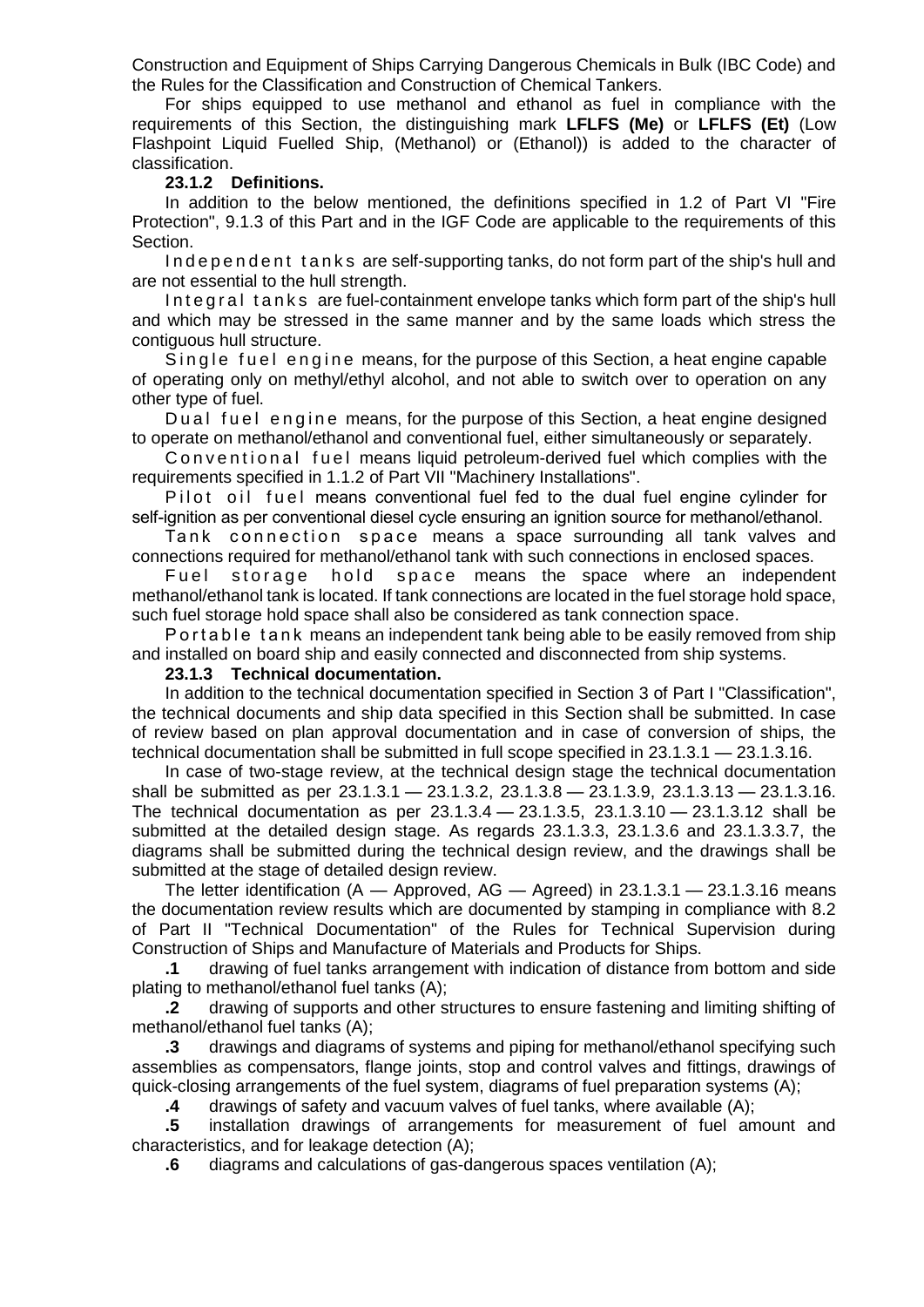**.7** diagrams and calculations of gas-freeing system and inert gas system, drawings and calculations of bilge and ballast systems in cargo area, pump rooms, cofferdams, pipe tunnels and hold spaces (A);

**.8** electrical diagrams for connection of drives and control systems for fuel preparation plants, ventilation of hazardous spaces and airlocks (A);

**.9** electrical circuit diagrams for measurement and alarm systems for equipment related to the use of methanol/ethanol (A);

**.10** arrangement drawings of electrical equipment related to the use of methanol/ethanol (A);

**.11** drawings of cable laying in hazardous and gas-dangerous spaces and areas (A);

**.12** drawings of earthing for electrical equipment, cables, piping located in gas-dangerous spaces (A);

**.13** arrangement of hazardous areas diagram specifying the layout of methanol/ethanol storage tanks and any openings in them; spaces for fuel storage and preparation and any openings to them; doors, hatches and any other openings into hazardous spaces and areas; venting pipes and air inlet and outlet locations of a ventilation system of hazardous spaces and areas; doors, scuttles, companions, ventilation duct outlets locations and other openings in spaces adjacent to hazardous area (A);

**.14** analysis of risks related to the use and storage of methanol/ethanol and possible consequences of its leakages. The analysis shall consider the risks of damage of hull structural members and failure of any equipment after accident related to the use of methanol/ethanol. The results of risk analysis shall be taken into account in the ship's operational documentation (AG);

**.15** diagram of fire-protection water spray system, including piping, valves, nozzles and fittings, as well as diagram of dry powder fire extinguishing system and foam fire extinguishing system, their operating manuals and capacity calculation (A);

**.16** description and plan of monitoring, control and alarm systems (A).

### **23.2 GENERAL REQUIREMENTS FOR SHIP STRUCTURE**

#### **23.2.1 Onboard location of fuel storage tanks.**

**23.2.1.1** Tanks containing methanol/ethanol shall not be located within accommodation spaces and machinery spaces of category A or be adjacent to them.

**23.2.1.2** Fuel tanks containing methanol/ethanol shall be located abaft the collision bulkhead and forward of the afterpeak bulkhead and at the distance of at least 800 mm from the side shell. Storage of fuel in integral tanks bound by shell plating below the waterline is accepted.

**23.2.1.3** Fuel tanks containing methyl/ethyl alcohol which are located on open decks shall be protected against mechanical damage.

**23.2.1.4** Fuel tanks containing methyl/ethyl alcohol which are located on open decks shall be surrounded by coamings and spills shall be collected in a dedicated holding tank.

**23.2.2 Drip trays.**

**23.2.2.1** Drip trays shall be fitted where leakage and spill may occur, in particular, in way of single wall pipe connections.

**23.2.2.2** Each drip tray shall have sufficient capacity to ensure that the maximum amount of spill can be handled.

**23.2.2.3** Each drip tray shall be provided with means to safely drain methanol/ethanol spills or transfer spills to a dedicated holding tank. Means for preventing backflow from the tank shall be provided.

**23.2.2.4** Drip trays for leakage of less than 10 litres may be provided with means for manual emptying, other trays shall be self-drained by means of scupper pipes.

**23.2.2.5** The holding tank shall be equipped with a level indicator and high level alarm. The tank shall be inerted at all times during normal operation.

#### **23.2.3 Machinery spaces.**

**23.2.3.1** A single failure within the fuel system shall not lead to release of methanol/ethanol into the machinery space.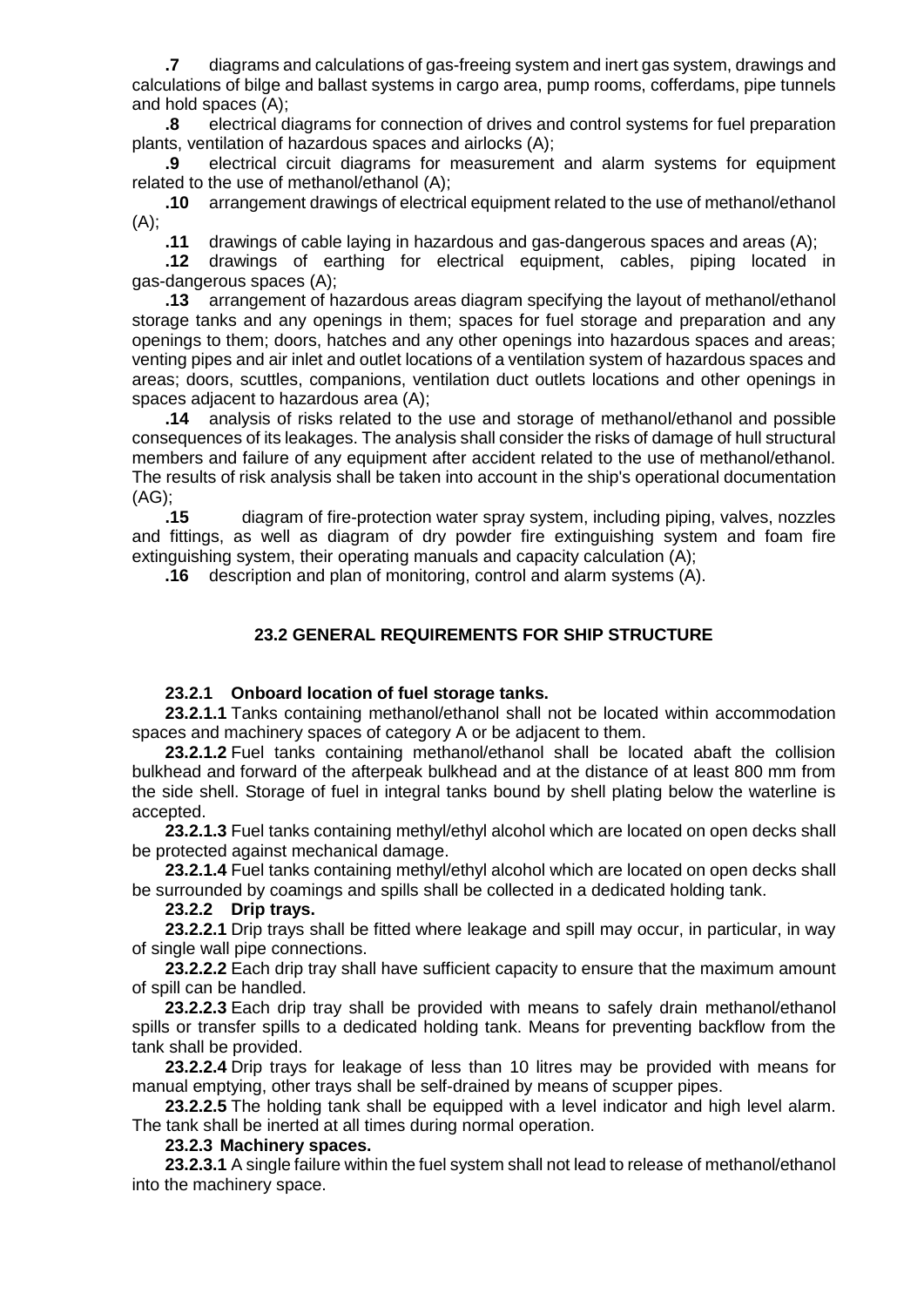**23.2.3.2** Methanol/ethanol piping within machinery space boundaries shall be enclosed in gas and liquid tight outer pipes or ducts in accordance with 23.5.4.3.

#### **23.2.4 Requirements for bilge systems.**

**23.2.4.1** Bilge systems installed in areas where methyl/ethyl alcohol may be present shall be segregated from the bilge systems of spaces where methyl alcohol or ethyl alcohol cannot be present.

**23.2.4.2** One or more holding tanks for collecting drainage and any possible leakage of methyl/ethyl alcohol from fuel pumps, valves or from double walled inner pipes located in enclosed spaces shall be provided. Means shall be provided for safely transferring contaminated liquids to onshore reception facilities.

### **23.2.5 Requirements for arrangement of entrances and other openings in enclosed spaces.**

**23.2.5.1** Direct access shall not be permitted from a non-hazardous area to a hazardous area. Where such openings are necessary for operational reasons, an airlock complying with the requirements of 23.2.6 shall be provided.

**23.2.5.2** Fuel preparation spaces shall have independent access direct from open deck. Where a separate access from open deck is not practicable, an airlock complying with the requirements of 23.2.6 shall be provided.

**23.2.5.3** Tanks for storage of methanol/ethanol and surrounding cofferdams shall normally have suitable access from the open deck, where practicable, for gas freeing, cleaning, maintenance and inspection. Where it is not possible to provide a separate access from the open deck for fuel tanks or cofferdams, an access from a space not connected with accommodations and service spaces, control stations or machinery spaces of category A in any way shall be provided and shall meet the following:

**.1** be fitted with an independent extraction ventilation system, providing a minimum of 6 air changes per hour, a low oxygen alarm and a vapour detection alarm;

**.2** have sufficient open area around the fuel tank hatch for efficient rescue operations and evacuation of injured persons.

**23.2.5.4** The area around independent fuel tanks shall be sufficient to carry out maintenance, inspections, evacuation of injured persons and rescue operations.

### **23.2.6 Requirements for airlocks.**

**23.2.6.1** The airlocks shall comply with the requirements of 9.2.7.

**23.2.7 Requirements for location and protection of fuel piping.**

**23.2.7.1** Fuel pipes shall not be located less than 800 mm from the ship's side.

**23.2.7.2** Fuel piping shall not be led directly through accommodation spaces, service spaces, and control stations.

**23.2.7.3** Fuel pipes led through ro-ro spaces, special category spaces and on open decks shall be protected against mechanical damage.

**23.2.8** Methanol fuel piping shall comply with the following:

**.1** methanol fuel piping that passes through enclosed spaces in the ship shall be enclosed in an outer pipe or duct that is gas and liquid tight towards the surrounding spaces with the fuel contained in the inner pipe. Such double walled piping is not required in cofferdams surrounding fuel tanks, fuel preparation spaces or spaces containing independent fuel tanks, however, electrical equipment located in such enclosed spaces shall be explosionproof;

**.2** pipes shall be self-draining to suitable fuel or collecting tanks in normal conditions of operation.

# **23.3 DESIGN OF TANKS FOR METHYL/ETHYL FUEL**

#### **23.3.1 Requirements for integral fuel storage tanks.**

**23.3.1.1** On ships other than tankers for the carriage of methanol/ethanol, fuel storage tanks shall be surrounded by protective cofferdams, except of those tanks with walls bound by other fuel tanks containing methanol/ethanol, pump room, fuel preparation space and shell plating below the waterline. On tankers carrying methanol/ethanol, methanol/ethanol tanks may be adjacent to the cargo tanks.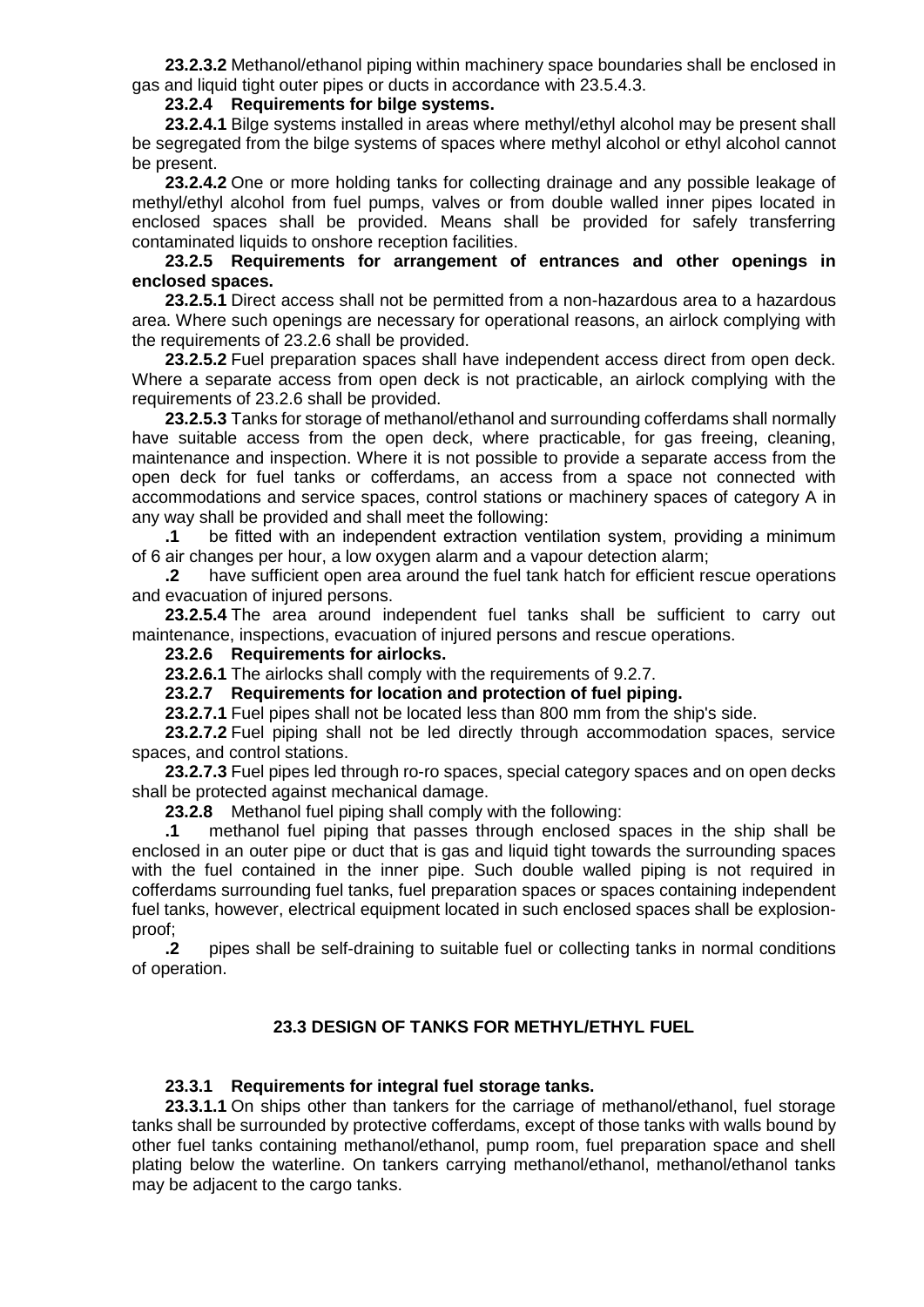## **23.3.2 Requirements for independent tanks.**

**23.3.2.1** Independent tanks may be accepted on open decks or in a fuel storage space.

**23.3.2.2** Independent tanks shall be fitted with:

**.1** mechanical protection of the tanks depending on location and damage hazard during cargo operations;

**.2** if located on an open deck, drip tray arrangements for leak containment and water spray systems for emergency cooling.

**23.3.2.3** Independent fuel tanks shall be secured to the ship's structure. The arrangement for supporting and fixing the tanks shall be designed for the maximum expected static, dynamic and accidental loads as well as the maximum expected values of acceleration, taking into account the ship characteristics and the position of the tanks.

# **23.3.3 Requirements for portable tanks.**

**23.3.3.1** Portable methanol and ethanol tanks shall comply with the requirements of 9.3.4.

**23.3.3.2** When a portable tank is connected to the ship's fuel piping system, the following shall be met:

**.1** each portable tank shall be capable of being remotely isolated from fuel system at any time from a readily accessible position;

**.2** isolation of one tank shall not impair the operability of the remaining portable tanks.

### **23.3.4 Venting and gas freeing systems for methanol/ethanol fuel tanks.**

**23.3.4.1** The methanol/ethanol fuel tanks shall be fitted with a controlled fixed tank venting system to enable safe gas freeing and fuel filling. The formation of gas pockets during the filling and gas freeing operations shall be avoided by considering the arrangement of tank structure and location of gas freeing inlets and outlets.

**23.3.4.2** Pressure and vacuum relief valves shall be fitted to each fuel tank to limit the pressure or vacuum in the tank. The tank venting system may consist of individual vents from each fuel tank or the vents from each individual fuel tank may be connected to a common header. Design and arrangement shall prevent flame propagation into the fuel containment system. If pressure relief valves of the high velocity type are fitted to the end of the vent pipes, they shall comply with the requirements of IMO circular MSC/Circ.677, as amended. If pressure relief valves are fitted in the vent line, the vent outlet shall be fitted with a flame arrestor complying with the requirements of IMO circular MSC/Circ.677, as amended.

**23.3.4.3** Shut-off valves shall not be arranged either upstream or downstream of the pressure relief valves. Bypass valves may be provided. For temporary tank segregation purposes (maintenance) shut-off valves in common vent lines may be accepted if a secondary independent over/underpressure protection is provided to all tanks as per 23.3.4.4.

**23.3.4.4** The controlled venting system shall consist of the main (primary) and auxiliary (secondary) means allowing relief of fuel vapour to prevent overpressure or vacuum. Pressure sensors fitted in each fuel tank, and connected to an alarm system, may be accepted in lieu of the secondary redundancy requirement for pressure relief. The opening pressure of the pressure relief valves shall not be lower than 0,007 MPa below atmospheric pressure.

**23.3.4.5** Pressure relief valves shall be of a type which allows the functioning of the valve to be easily checked. Piping of pressure relief valves shall vent to a safe location on open deck.

**23.3.4.6** The fuel tank vent system shall be sized to permit bunkering at a design loading rate without over-pressurizing the fuel tank.

**23.3.4.7** The fuel tank vent system shall be connected to the highest point of each tank and vent lines shall be self-draining under all normal operating conditions.

**23.3.4.8** Fuel tank vent outlets shall be situated:

**.1** not less than 3 m above the open deck or gangway if located within 4 m from such gangways;

**.2** at a horizontal distance of at least 10 m from the nearest air intake or opening to accommodation, service and machinery spaces and ignition sources. The vapour discharge shall be directed upwards in the form of unimpeded jets.

**23.3.4.9** Outlets from fuel tank vent pipes shall be provided with flame arrestors of a type approved by the Register. Due attention shall be paid in the design and position of the pressure relief valves of vent pipes to preclude blocking due to icing. Provision for inspection and cleaning shall be arranged.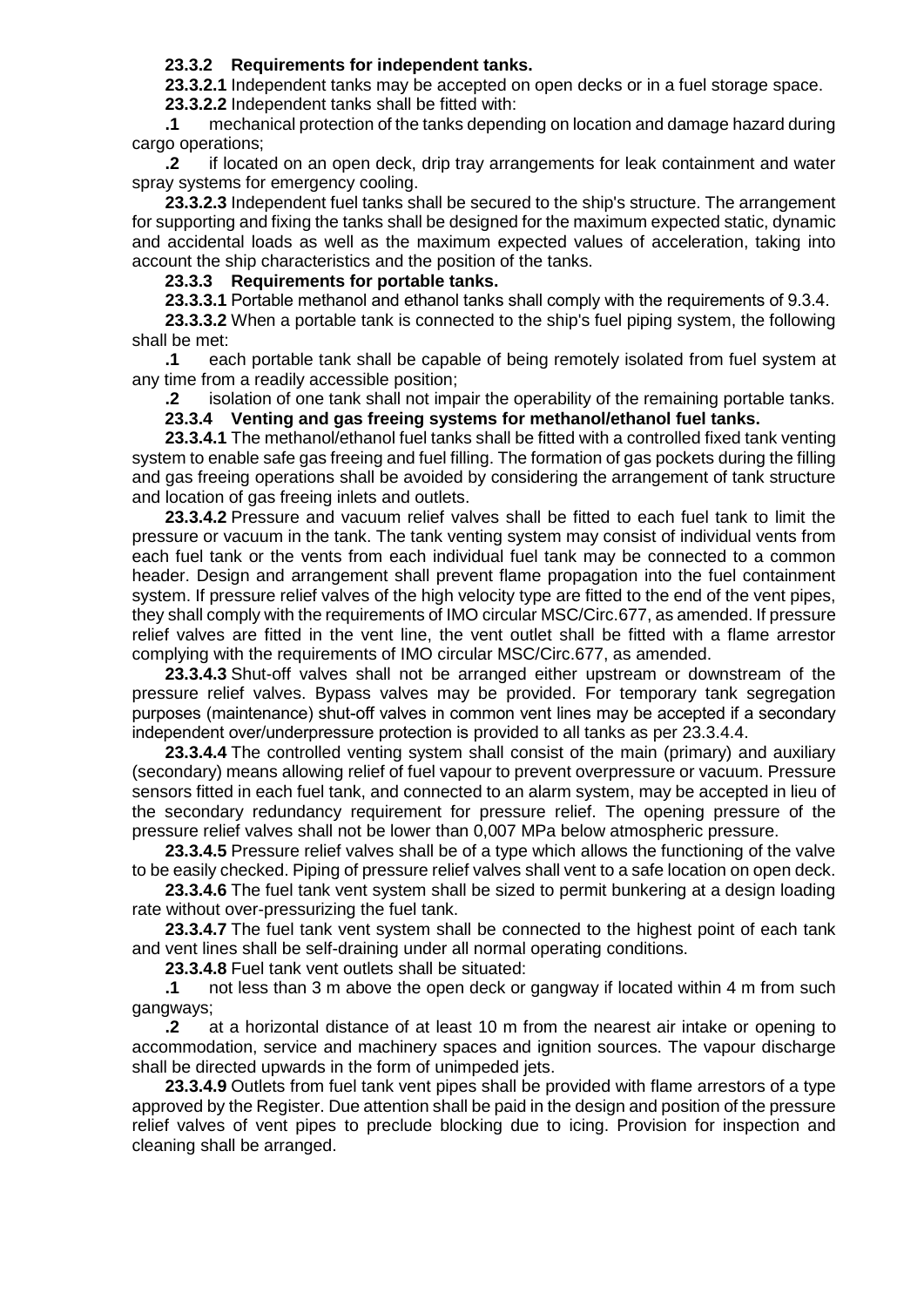### **23.4.1 General requirements for internal combustion engines.**

**23.4.1.1** Engine components containing methyl/ethyl alcohol fuel shall be effectively sealed. A single failure in the fuel supply system shall not lead to a leakage of fuel into the nonhazardous area of the machinery space.

**23.4.1.2** Means shall be provided to monitor and detect poor combustion or misfiring. In the event that it is detected, continued operation may be allowed, provided that the fuel supply to the concerned cylinder is shut off and provided that the operation of the engine with one cylinder cut-off is acceptable with respect to torsional vibrations.

**23.4.1.3** For engines where the space below the piston is in direct communication with the crankcase, a detailed evaluation regarding the hazard potential of methanol/ethanol accumulation in the crankcase shall be carried out and operational documents shall indicate the procedure for such a situation.

### **23.4.2 Dual fuel engines.**

**23.4.2.1** In case of shutoff of the methyl/ethyl alcohol supply, the engines shall be capable of continuous operation by conventional fuel only, without interruption.

**23.4.2.2** An automatic system shall be fitted to change over from methyl/ethyl alcohol fuel operation to conventional fuel operation and vice versa with minimum deviations of the engine power from the mean value. Acceptable reliability shall be demonstrated through testing. In case of unstable operation on engines when methyl/ethyl alcohol firing, the engine shall automatically change to conventional fuel mode. There shall always be the possibility for manual changeover.

**23.4.2.3** In case of a normal stop or an emergency stop, the methanol/ethanol supply shall be shut off not later than the pilot oil fuel. It shall not be possible to shut off the pilot oil fuel without first or simultaneously closing the methanol supply to each cylinder or to the complete engine.

### **23.4.3 Single-fuel engines for operation on methanol only.**

**23.4.3.1** In case of a normal stop or an emergency shutdown, the fuel supply shall be shut off not later than the ignition source. It shall not be possible to shut off the ignition source without first or simultaneously closing the fuel supply to each cylinder or to the complete engine.

**23.4.3.2** Power installations with one engine operating only on methanol may be accepted, when the risk assessment results are submitted which demonstrate the equivalent level of reliability as compared with the conventional oil fuel engine.

## **23.5 FUEL SYSTEM**

## **23.5.1 General requirements for fuel piping.**

**23.5.1**.**1** The walls thickness of pipes in the cargo piping system shall be in accordance with the requirements in 2.3 of Part VIII "Systems and Piping".

**23.5.1**.**2** All fuel piping and independent fuel tanks shall be electrically continuous and earthed to the ship's hull. Electrical earthing shall be maintained across all gasketed pipe joints and hose connections. Electrical resistance between any piping section and the hull shall be maximum 1 MOhm.

**23.5.1**.**3** Filling lines to fuel tanks shall be arranged to minimize the possibility for static electricity by reducing the free fall into the fuel tank to a minimum during tank filling.

**23.5.1**.**4** The arrangement and installation of fuel piping shall provide the necessary flexibility to maintain the integrity of the piping system in the actual service situations, taking potential for fatigue into account. Expansion bellows shall not be used.

**23.5.1.5** Due consideration shall be taken with respect to the corrosive nature of fuel when selecting materials.

#### **23.5.2 Piping fabrication and joining details.**

**23.5.2.1** In addition to the requirements of this Section, during fabrication of fuel system pipelines and selection of connections, requirements specified in 1.3 of Part VI "Systems and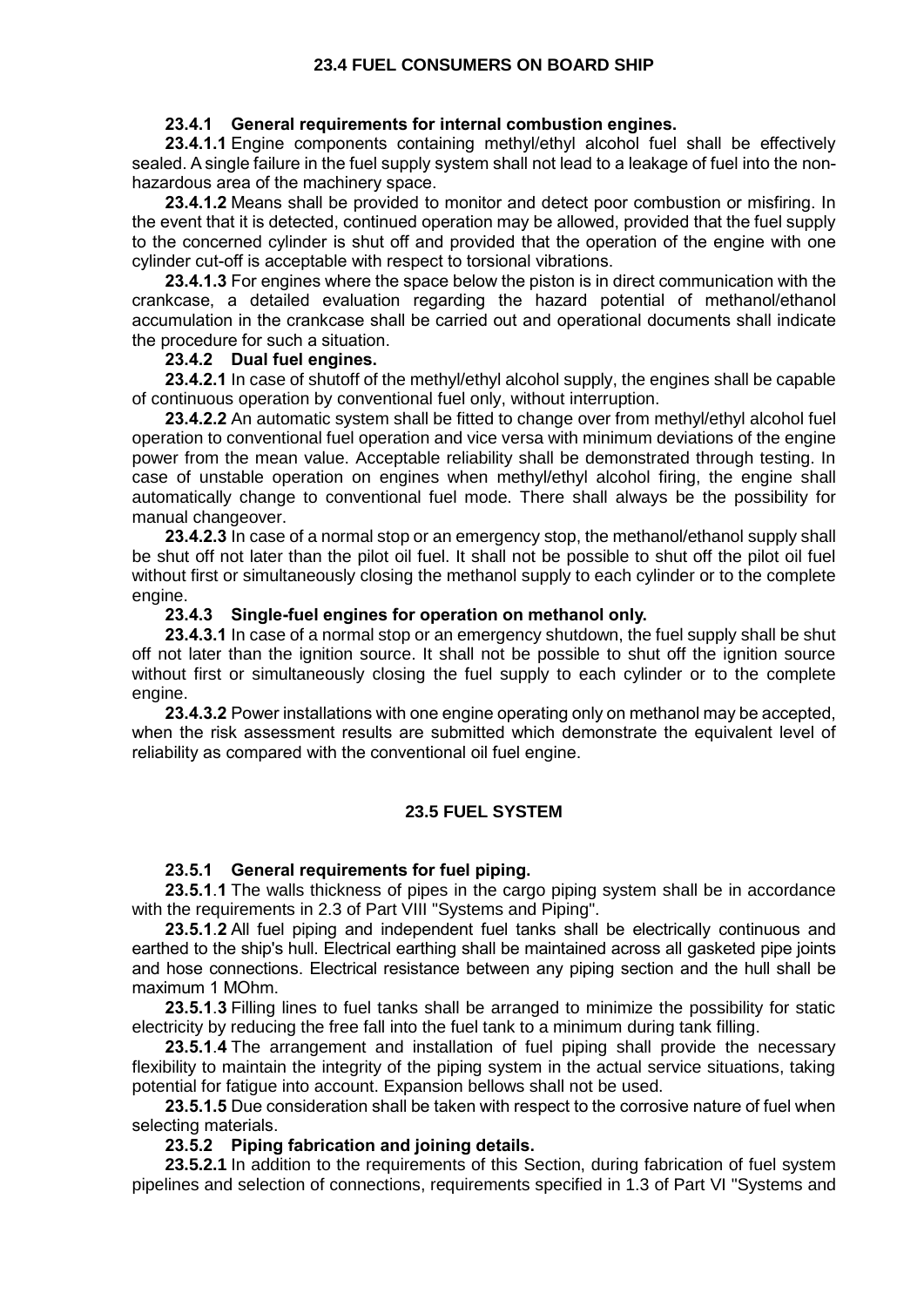Piping" of the Rules for the Classification and Construction of Chemical Tankers shall be complied with.

The inner piping, where an outer pipe or a duct is required, shall be butt-welded. Welded joints shall be 100 % radiographed. Flange connections in this piping may only be permitted within the tank connection space and fuel preparation spaces.

**23.5.2.2** The annular space in the double walled fuel piping shall be segregated at the engine-room bulkhead; this implies that there shall be no common ducting between the engineroom and other spaces.

**23.5.2.3** Heat expansion of pipes shall normally be allowed for by the provision of expansion loops or bends in the piping systems.

**23.5.3 Methanol/ethanol bunkering station.**

**23.5.3.1** The bunkering station shall be located on open deck so that sufficient natural ventilation is provided. Closed or semi-enclosed bunkering stations shall be subject to special consideration within the risk assessment.

**23.5.3.2** Closed or semi-enclosed bunkering stations shall be surrounded by gas- and liquid-tight boundaries against adjacent enclosed spaces.

**23.5.3.3** Bunkering lines shall not be led directly through accommodation, control stations or service spaces. Bunkering lines passing through non-hazardous areas shall be double walled or located in ventilated gastight ducts.

**23.5.3.4** Arrangements shall be made for safe management of fuel spills. Coamings and/or drip trays shall be provided below the bunkering connections together with a means of safely collecting and storing spills of methanol. This could be a drain to a dedicated holding tank equipped with a level indicator and alarm. Where coamings or drip trays are subject to rainwater, provision shall be made to drain rainwater overboard.

**23.5.3.5** Showers and eye wash stations for emergency usage shall be located in close proximity to areas where the possibility for accidental contact with fuel exists. The emergency showers and eye wash stations shall be operable under all ambient conditions.

**23.5.3.6** Bunkering hoses carried permanently on board the ship shall comply with the requirements specified in 1.8 of Part VI "Systems and Piping" of the Rules for the Classification and Construction of Chemical Tankers.

**23.5.3.7** Means shall be provided for draining any fuel from the bunkering hoses upon completion of operation. Means shall be provided for safe storage of hoses carried on board the ship. Hoses shall be stored on the open deck or in a storage room with an independent extraction ventilation system, providing a minimum of six air changes per hour.

**23.5.3.8** The bunkering manifold shall be designed to withstand the external loads during bunkering. The connections at the bunkering station shall be of dry-disconnect type equipped with additional safety dry break-away coupling/self-sealing quick release.

**23.5.3.9** Means shall be provided for draining any fuel from the bunkering pipes upon completion of operation.

**23.5.3.10** Bunkering lines shall be arranged for inerting and gas freeing. When not engaged in bunkering, the bunkering lines shall be free of gas, unless the decision of not gas freeing is approved and the consequences are evaluated by a person in charge.

**23.5.3.11** A ship-shore link (SSL) or an equivalent means for automatic and manual ESD communication to the bunkering source shall be fitted.

**23.5.3.12** In the bunkering line, as close to the connection point as possible, there shall be a manually operated stop valve and a remotely operated shutdown valve arranged in series. Alternatively, a combined manually operated and remote valve may be provided. It shall be possible to operate this remotely operated valve from the bunkering control station and/or from another safe location.

**23.5.3.13** The bunkering control station shall not be used for any other purpose. Where bunkering lines are arranged with a cross-over, suitable isolation arrangements shall be provided to ensure that fuel cannot be transferred inadvertently to the ship side not in use for bunkering.

**23.5.3.14** Risk assessment of bunkering shall be carried out, and the results thereof shall be stated in a document "Risk assessment related to use and storage of methanol/ethanol and potential consequences of leakage". Such assessment shall be aimed at the review of bunkering equipment and operating procedures thereof in order to:

**.1** identify causes and effects for safety of potential fuel emissions at connection, preparation and disconnection of bunkering equipment, as well as during the fuel transfer;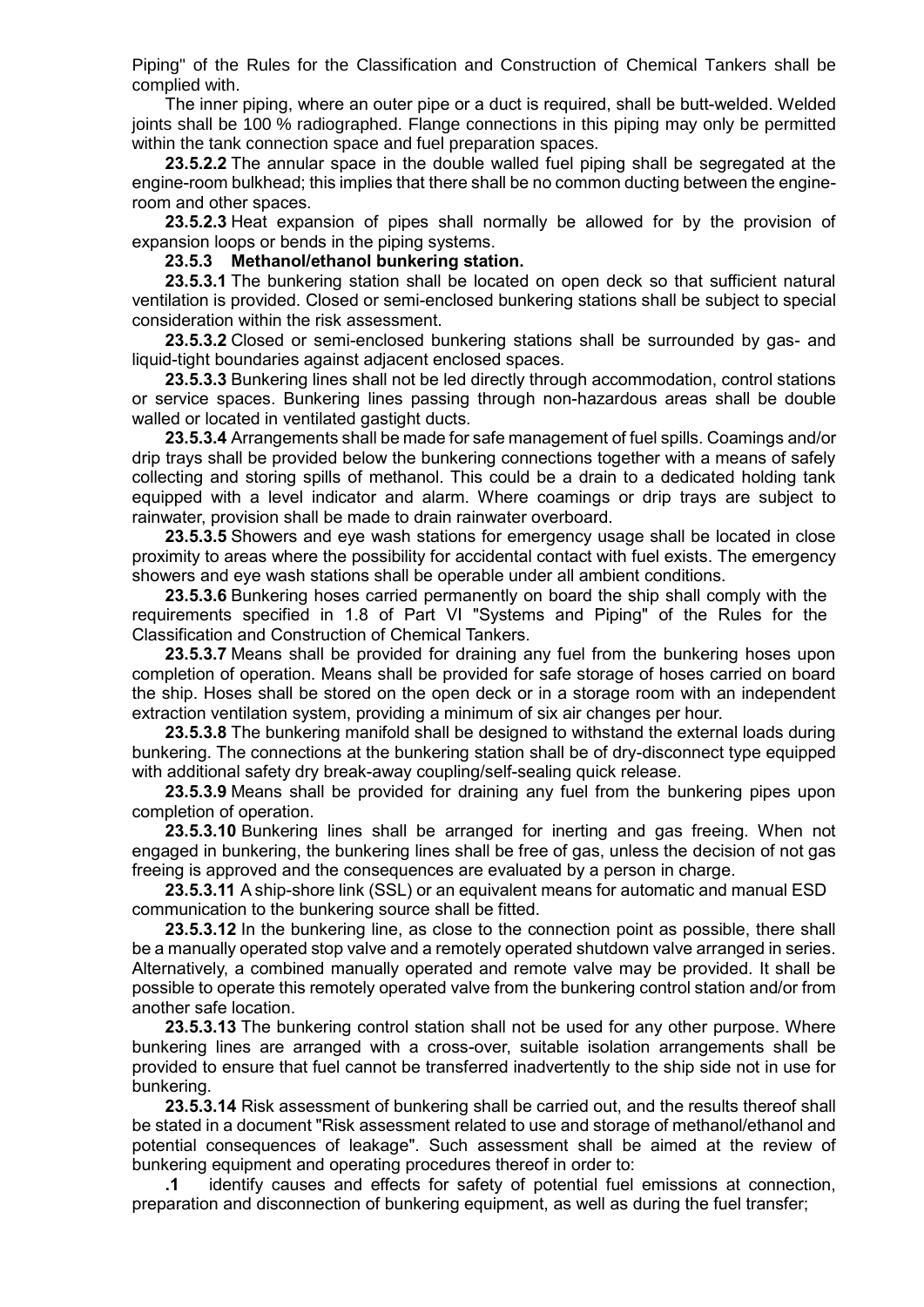**.2** establish safety precautions to ensure safe bunkering to minimize the causes and effects of failures.

The study shall be performed in accordance with a recognized standard (e.g. ISO 31010 "Risk management. Risk assessment techniques") which is based on risk assessment, considering the applicable appendices thereto.

**23.5.3.15** Bunkering shall be controlled from a safe location, where, as a minimum, the information showing instrument readings, such as fuel level in the tanks and methanol pressure in supply piping, as well as overfill alarms and automatic shutdown of methanol/ethanol supply shall be indicated at this location.

**23.5.3.16** If the pressure in the annular spaces of the double walled bunkering lines or air pressure in the ventilated air ducts is decreased, the alarm system shall activate audible and visual alarm at the bunkering control stations.

**23.5.3.17** The ship shall be fitted with an emergency shutdown of bunkering (ESD) capable of operating both from the ship and control station of the facility.

Quick and safe shutdown of both bunkering supply and ship methanol/ethanol supply system shall be provided without liquid spill or vapour emission.

**23.5.3.18** Fuel tanks shall be filled up to maximum 98 % of the total capacity.

**23.5.4 Methanol/ethanol supply to consumers.**

**23.5.4.1** The methanol/ethanol fuel piping system shall be separate from all other piping systems of the ship.

For chemical tankers carrying methanol/ethanol and using cargo as fuel, the fuel system shall be separate from cargo piping system.

For single fuel installations the fuel supply system shall be arranged with full redundancy all the way from the fuel tanks to the fuel consumers.

**23.5.4.2** The piping and their joints shall be so arranged that any damage of fuel piping cannot lead to an uncontrolled release of fuel. The number of fuel piping joints shall be kept to a minimum necessary for mounting of valves and equipment of the fuel system.

**23.5.4.3** All methanol/ethanol supply piping in the enclosed spaces including the machinery spaces shall be enclosed within gas and liquid tight outer pipes or ducts complying with one of the following requirements:

**.1** the annular space between inner and outer pipe shall have mechanical ventilation of underpressure type with a capacity of minimum 30 air changes per hour and be ventilated to open air. Appropriate means for detecting leakage of methanol/ethanol into the annular space shall be provided. The double wall enclosure shall be connected to a suitable draining tank allowing the collection and the detection of any possible leakage;

**.2** the annular space shall be inerted. Appropriate means of detecting leakage of methanol/ethanol into the annular space shall be provided. Suitable alarms shall be provided to indicate a loss of inert gas pressure between the pipes.

**23.5.4.4** The outer pipe in the double walled fuel pipes shall be dimensioned for a design pressure not less than the maximum working pressure of the fuel pipes. As an alternative the calculated maximum built-up pressure in the duct in the case of an inner pipe rupture may be used for dimensioning of the duct.

**23.5.4.5** Fuel piping to every consumer shall be provided with the means of purging the piping after the master fuel valve. Purging shall be conducted automatically in the methanol supply system at closing of the master fuel valve.

**23.5.4.6** For installations with a single engine for transfer of power to the propeller, the arrangements shall be such that in case of fuel supply stop a standby fuel supply system is provided. Dual fuel engines shall be capable of continuous operation on conventional fuel without using methanol/ethanol.

### **23.5.5 Safety of fuel supply systems.**

**23.5.5.1** All fuel piping shall be arranged for gas freeing and inerting.

**23.5.5.2** Fuel storage tank inlets and outlets shall be provided with valves located as close to the tank as possible. Valves required to be operated during normal operation and bunkering which are not readily accessible shall be remotely operated.

**23.5.5.3** The main fuel supply line to each consumer or set of consumers shall be equipped with a manually operated shut-off valve and an automatically operated master fuel valve for methanol/ethanol supply. The valves shall be situated in the part of the piping that is outside the machinery space containing methanol/ethanol consumers. The master methanol/ethanol supply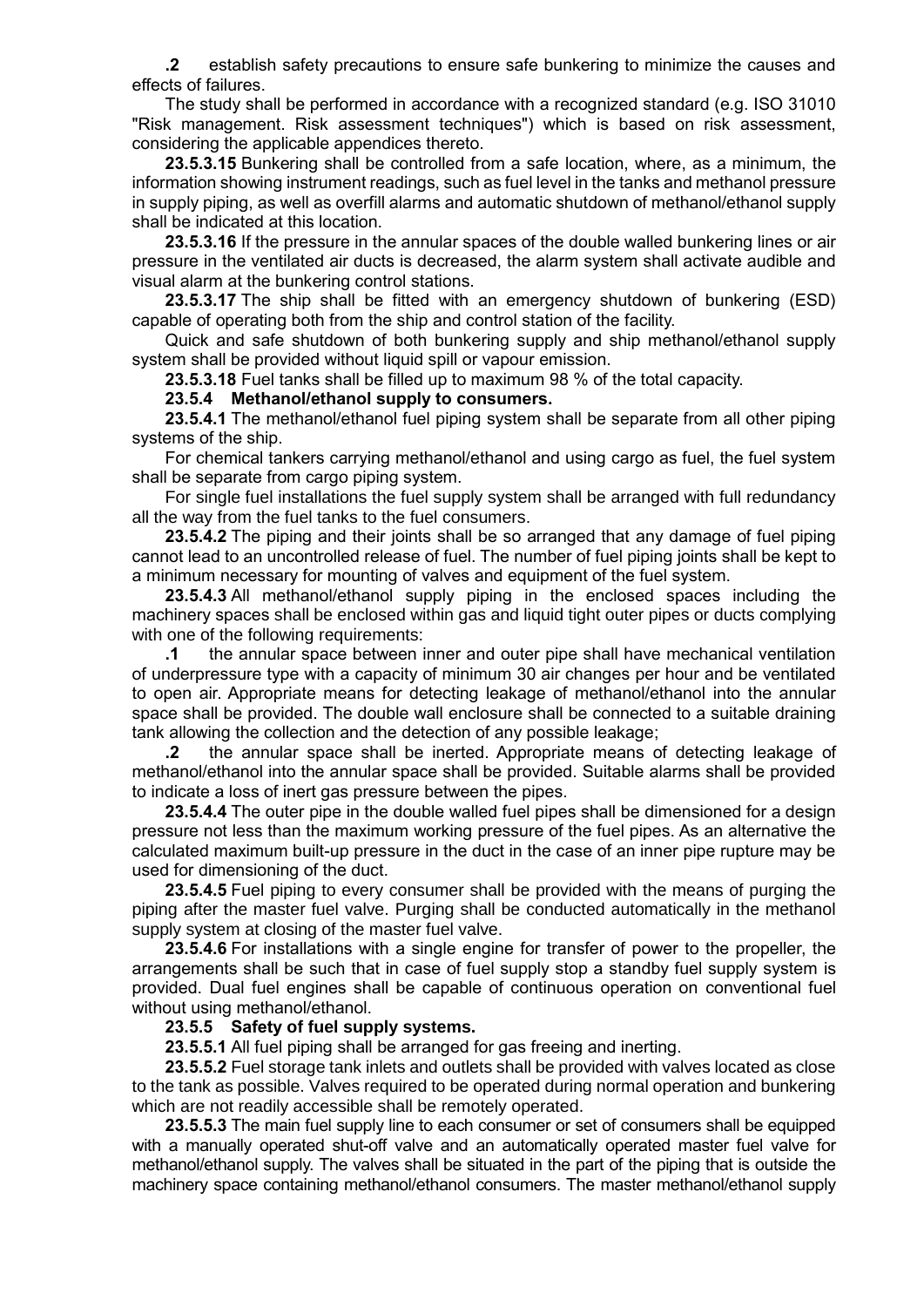valve shall automatically shut off the fuel supply when the safety system as required in Table 23.9.1.1.2 is activated.

**23.5.5.4** Means of manual emergency shutdown of fuel supply to the consumers or set of consumers shall be provided on the primary and secondary escape routes from the compartment where methanol/ethanol consumers are located, at a location outside consumer space, outside the fuel preparation space and at the bridge. The activation device shall be arranged as a physical button, duly marked and protected against inadvertent operation and operable under emergency lighting.

The fuel supply line to each consumer shall be provided with a remotely operated shut-off valve.

**23.5.5.5** There shall be one manually operated shut-off valve in the fuel line to each consumer to ensure safe isolation during maintenance.

**23.5.5.6** When pipes penetrate the fuel tank below the top of the tank a remotely operated shut-off valve shall be fitted to the fuel tank bulkhead. When the fuel tank is adjacent to a fuel preparation space, the valve may be fitted on the tank bulkhead on the fuel preparation space side.

#### **23.5.6 Requirements for fuel preparation spaces and pumps.**

**23.5.6.1** All equipment containing fuel intended for its preparation and supply to consumers shall be located in a particular space which shall comply with the following requirements:

**.1** fuel preparation spaces shall be located outside ship's machinery spaces of category A or other spaces of high fire hazard;

**.2** fuel preparation space shall be gas and liquid tight to surrounding enclosed spaces.

**23.5.6.2** Hydraulically powered pumps that are submerged in fuel tanks shall be arranged with double barriers preventing the hydraulic system serving the pumps from being directly exposed to fuel. The double barrier shall be arranged for detection and drainage of eventual fuel leakage.

**23.5.6.3** All pumps in the fuel system shall be protected against running dry.

**23.5.6.4** All pumps which are capable of developing a pressure exceeding the design pressure of the system shall be provided with relief valves. Each relief valve shall be in closed circuit, i.e. arranged to discharge back to the piping on the suction side of the pump and to effectively limit the pump discharge pressure to the design pressure of the system.

#### **23.6 REQUIREMENTS FOR FIRE PROTECTION**

#### **23.6.1 General.**

**23.6.1.1** Fire protection shall comply with the requirements of this Section in addition to Part VI "Fire Protection" depending on the purpose of the ship.

#### **23.6.2 Structural fire protection.**

**23.6.2.1** Any boundary of accommodation spaces, service spaces, control stations, escape routes, machinery spaces facing methyl/ethyl fuel storage tanks on the open deck, shall have A-60 fire integrity and shall be extended to the lower boundary of the wheelhouse deck. Methyl/ethyl fuel storage tanks shall be isolated from the cargo and be located in accordance with the requirements of the International Maritime Dangerous Goods Code (IMDG Code) for the class 3 package.

**23.6.2.2** For the purposes of fire protection, fuel preparation spaces shall be regarded as machinery space of category A. Should the space have boundaries towards other machinery spaces of category A, accommodation, control station or cargo areas, these boundaries shall not be less than A-60.

**23.6.2.3** The boundaries of spaces for storage of methyl/ethyl alcohol tanks shall be separated from the machinery spaces of category A and other rooms with high fire risks by a cofferdam of at least 600 mm, with insulation of not less than A-60 class. They may be separated from other spaces with low fire risks by A-0 fire structures.

**23.6.2.4** Methyl/ethyl fuel pipes led through open ro-ro spaces on open deck shall be provided with special guards to prevent vehicle collision damage. Fire insulation of such pipelines shall be considered by the Register in each particular case.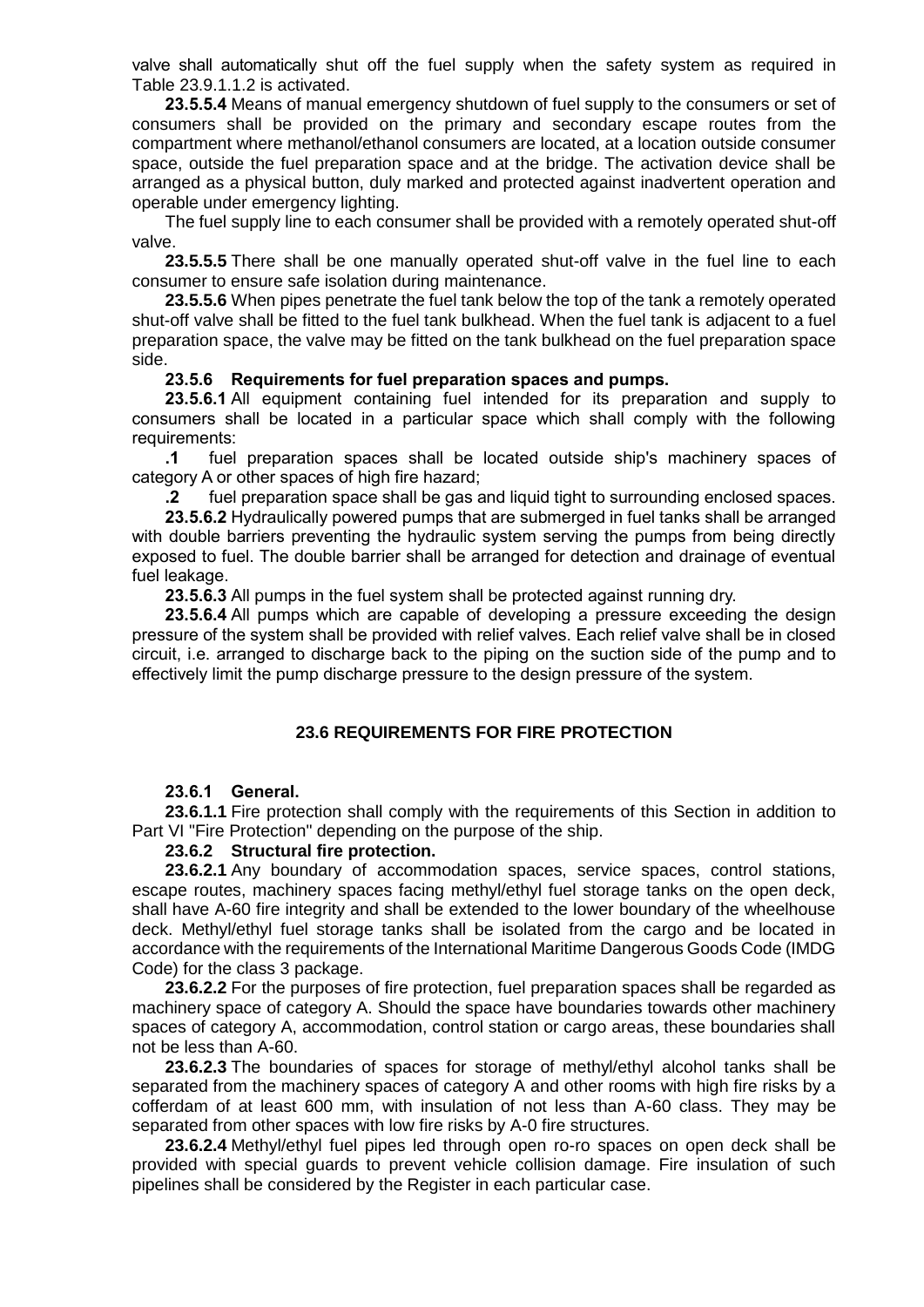**23.6.2.5** Where more than one machinery space is arranged on board the ship, they shall be separated by class A-60 divisions.

**23.6.2.6** Any space containing equipment for the fuel preparation shall be regarded as a machinery space of category A and provided with a fixed fire extinguishing system complying with the requirements set out in 3.1.2 of Part VI "Fire Protection" taking into account necessary concentrations/application rate of fire extinguishing substance required for extinguishing gas fires.

**23.6.2.7** The bunkering station shall be separated by A-60 class divisions towards machinery spaces of category A, accommodation, control stations and high fire risk spaces, except for spaces such as tanks, voids, auxiliary machinery spaces of little or no fire risk, sanitary and similar spaces where the insulation standard may be reduced to class A-0.

**23.6.2.8** Fuel hold space shall not be used for arrangement and storage of other equipment.

**23.6.2.9** The bunkering space shall be separated from the machinery spaces of category A, accommodation, control stations and high fire risk spaces by A-60 class divisions. Fire resistance of structures separating this space from tanks, voids, auxiliary machinery spaces of little or no fire risk, sanitary and similar spaces may be reduced to class A-0.

## **23.6.3 Water fire main system.**

**23.6.3.1** The water fire main system shall comply with the requirements set out in 3.2 of Part VI "Fire Protection" with due regard to the purpose of the ship.

**23.6.3.2** Where fire main pumps are used for the water spray system, the required pump capacity shall be determined for the case of both the water fire main system and the water spray system being in operation.

**23.6.3.3** Where methyl/ethyl alcohol storage tanks are located on open deck, the fire water mains shall be provided with a shut-off valve to isolate the damaged pipe section with the system remaining operable all the time.

#### **23.6.4 Water spray system.**

**23.6.4.1** A water spray system shall be installed for cooling and fire prevention to cover exposed parts of FSTs located on open deck. The water spray system shall also provide coverage for exposed structures of superstructures, compressor rooms and pump rooms, CCRs, bunkering stations and any other normally occupied spaces that face the FST on the open decks if the distance between them does not exceed 10 m.

**23.6.4.2** The system shall be designed to cover all areas specified in 23.6.4.1 with an application rate as follows:

**.1** 10 l/min per 1 m<sup>2</sup> for horizontal surfaces;

**.2** 4 l/min per 1 m<sup>2</sup> for vertical surfaces.

**23.6.4.3** Stop valves shall be fitted in the water spray application main supply line, at intervals not exceeding 40 m for the purpose of isolating damaged sections.

Alternatively, the system may be divided into two or more sections that may be operated independently, provided the necessary controls are located together in a readily accessible position not likely to be inaccessible in case of fire in the areas protected.

**23.6.4.4** Connection of the water fire main system to the water spray system shall be provided through a stop valve fitted on the exposed deck area in a safe position outside the bunkering station area.

**23.6.4.5** Remote start of pumps supplying the water spray system and remote operation of valves shall be located in a readily accessible safe position which is not likely to be cut off in case of fire.

**23.6.4.6** The nozzles of the water spray system shall be of a full bore type and ensure an effective distribution of water throughout the areas being protected.

### **23.6.5 Foam fire extinguishing system and special provisions of fire protection.**

**23.6.5.1** Where a fuel storage tanks is located on open deck, there shall be a fixed fire-fighting system of alcohol-resistant foam type (AR/AFFF), as set out in Chapter 17 of the IBC Code and the applicable requirements of Chapter 14 of the International Code for Fire Safety Systems (FSS Code).

**23.6.5.2** The alcohol-resistant foam type fire-fighting system shall cover the area below the fuel storage tank where a spill of fuel could be expected to spread.

**23.6.5.3** The bunker station shall have a fixed fire extinguishing system of alcohol resistant foam type and a portable dry chemical powder extinguisher, located near the entrance of the bunkering station.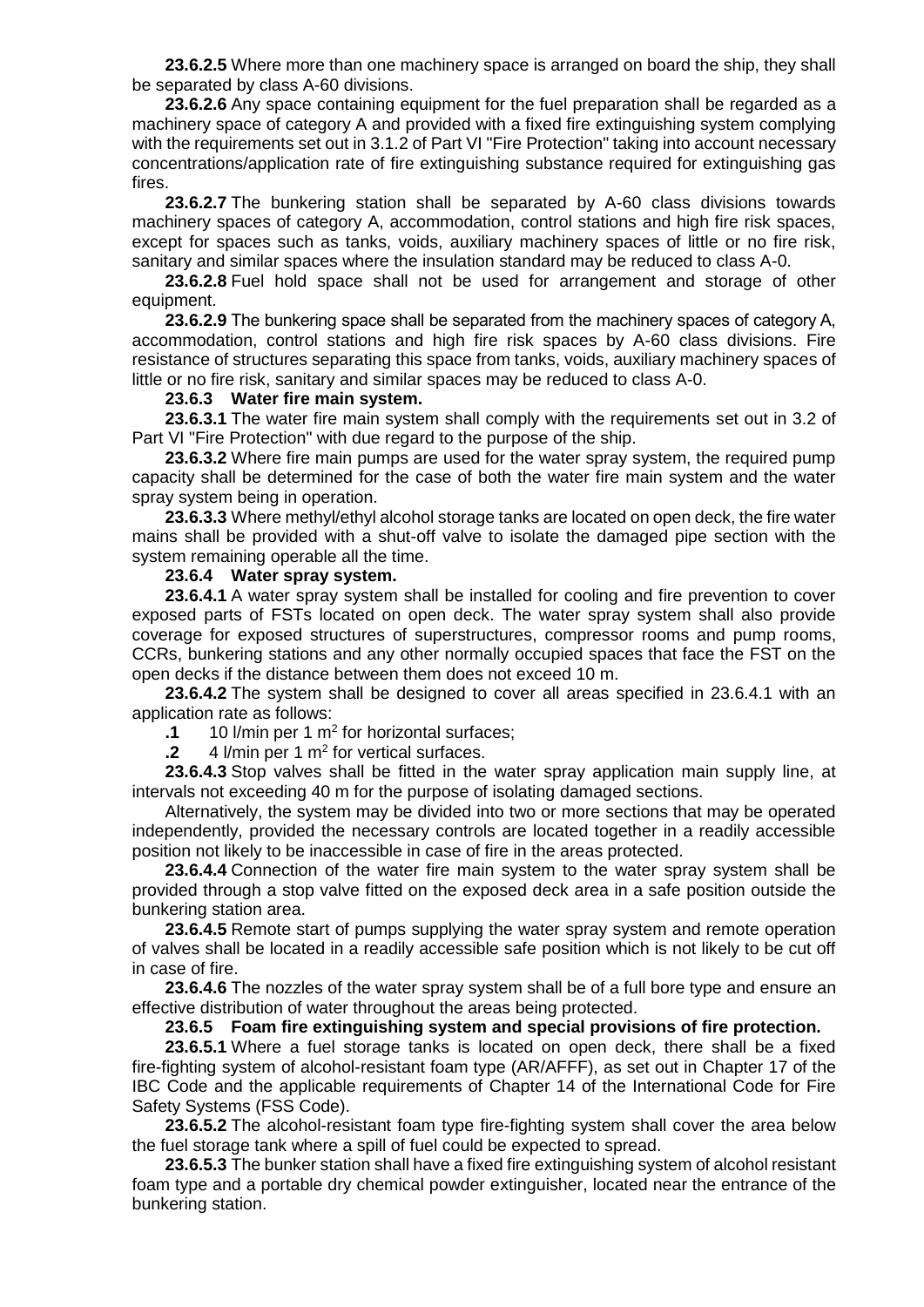**23.6.5.4** Where FSTs are located on open deck, there shall be a fixed water spray system for diluting eventual spills and fire prevention. The system shall cover exposed parts of FST.

**23.6.5.5** A fixed fire detection and fire alarm system complying with FSS Code shall be provided for all compartments containing the alcohol fuel system.

**23.6.5.6** Suitable detectors shall be selected based on the fire characteristics of the fuel. Smoke detectors shall be used in combination with detectors which can more effectively detect methyl/ethyl alcohol fires.

#### **23.6.6 Provision for fire extinguishing of machinery space and fuel preparation space.**

**23.6.6.1** Machinery space and fuel preparation space where methyl/ethyl alcohol-fuelled engines or fuel pumps are arranged shall be protected by an approved fixed fire extinguishing system in accordance with regulation II-2/10 of SOLAS-74, as amended, and the FSS Code. In addition, the fire extinguishing medium used shall be suitable for the extinguishing of methyl alcohol fires.

**23.6.6.2** An alcohol-resistant foam system covering the whole space area, the FST top and area under the floor plates shall be arranged for machinery space of category A and fuel preparation space.

### **23.6.7 Fire-fighting outfit.**

**23.6.7.1** Two portable dry chemical powder fire extinguishers, each of at least 5 kg capacity shall be provided, one of which shall be located in the vicinity of the bunkering station.

**23.6.7.2** The machinery space where alcohol (methanol/ethanol) is used as fuel shall be provided with two portable dry chemical powder extinguishers of at least 5 kg capacity each, located at the entrance.

#### **23.7 VENTILATION**

#### **23.7.1 General.**

**23.7.1.1** Ventilation inlets and outlets for spaces required to be fitted with mechanical ventilation in compliance with this Section, shall be located such that according to the International Convention on Load Lines they will not be required to have closing appliances.

**23.7.1.2** Any ducting used for the ventilation of hazardous spaces shall be separate from that used for the ventilation of non-hazardous spaces. The ventilation shall be operable at all temperatures and environmental conditions the ship will be operating in.

**23.7.1.3** Electric motors for ventilation fans shall not be located in ventilation ducts for hazardous spaces unless the motors are certified for the same hazard zone as the space served.

**23.7.1.4** Design of ventilation fans serving spaces containing fuel vapours shall comply with the requirements of 9.8.1.3.

**23.7.1.5** Ventilation system shall be of a mechanical exhaust type with inlets located such as to avoid accumulation of vapour from leaked methyl/ethyl alcohol leak in the space.

**23.7.1.6** Air inlets for hazardous enclosed spaces shall be taken from areas that, in the absence of the considered inlet, would be non-hazardous. Air inlets for non-hazardous enclosed spaces shall be taken from non-hazardous areas at least 1,5 m away from the boundaries of any hazardous area. Where the inlet duct passes through a more hazardous space, the duct shall be gastight and have overpressure relative to this space.

**23.7.1.7** Air outlets from non-hazardous spaces shall be located outside hazardous areas.

**23.7.1.8** Air outlets from hazardous enclosed spaces shall be located in an open area that, in the absence of the considered outlet, would be of the same or lesser hazard than the ventilated space.

**23.7.1.9** The required capacity of the ventilation plant is normally based on the total volume of the room. An increase in required ventilation capacity may be necessary for rooms having a complicated form.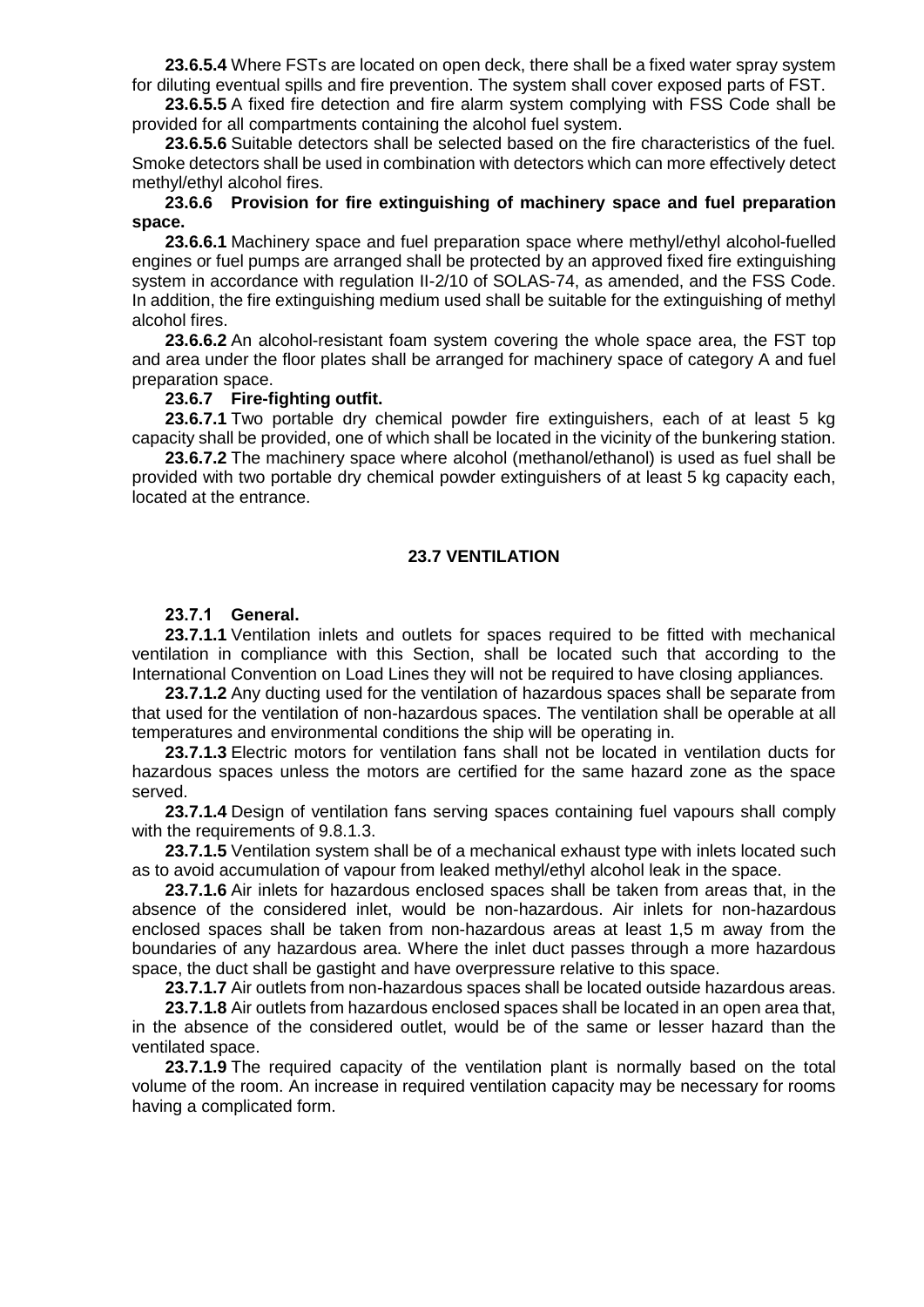**23.7.1.10** Non-hazardous spaces with entry openings to a hazardous area shall be arranged with an airlock and be maintained at overpressure relative to the external hazardous area. The overpressure ventilation shall be arranged according to the following:

**.1** during initial start-up or after loss of overpressure ventilation, before energizing any electrical installations not certified safe for the space in the absence of pressurization, it shall be required to:

**.1.1** proceed with purging (at least 5 air changes) or confirm by measurements that the space is non-hazardous; and

**.1.2** pressurize the space;

**.2** operation of the overpressure ventilation shall be monitored and in the event of failure of the overpressure ventilation the following shall be performed:

**.2.1** an audible and visual alarm shall be given at a manned location; and

**.2.2** if overpressure cannot be immediately restored, automatic or programmed disconnection of electrical installations shall be required.

**23.7.1.11** Double bottoms, cofferdams, duct keels, pipe tunnels, hold spaces and other spaces where methyl/ethyl fuel may accumulate shall be capable of being ventilated to ensure a safe environment when entry into the spaces is necessary.

### **23.7.2 Ventilation of fuel preparation spaces.**

**23.7.2.1** Fuel preparation spaces shall be provided with an effective mechanical forced ventilation system of extraction type. During normal operation the ventilation shall be at least 30 air changes per hour.

**23.7.2.2** The number and power of the ventilation fans shall be such that the capacity is not reduced by more than 50 %, if a fan with a separate circuit from the main switchboard or emergency switchboard or a group of fans with common circuit from the main switchboard or emergency switchboard, is inoperable.

**23.7.2.3** Ventilation systems for fuel preparation rooms shall be in operation when pumps or any other equipment for fuel treatment are working.

**23.7.3 Requirements for ventilation of bunkering stations.**

**23.7.3.1** Ventilation of bunkering stations shall be provided as specified in 9.8.5.

**23.7.4 Requirements for ventilation of ducts and double pipes.**

**23.7.4.1** Ducts and double pipes containing fuel piping shall be fitted with effective mechanical ventilation system of the extraction type providing a ventilation capacity of at least 30 air changes per hour.

**23.7.4.2** The ventilation system for double wall piping and ducts shall be independent of all other ventilation systems.

**23.7.4.3** The ventilation inlet for the double wall piping or duct shall always be located in a non-hazardous area away from ignition sources. The inlet opening shall be fitted with a suitable wire mesh guard and protected from ingress of water.

**23.7.4.4** Ventilation inlets shall be so located that to be arranged at least at the height of 3 m above the main deck and at the distance of at least 3 m from the nearest air inlets, openings for the enclosed spaces and possible ignition sources.

**23.7.4.5** Ventilation shall be so arranged that it shall be operated each time when methyl/ethyl fuel is available in the piping.

**23.7.4.6** Continuous vapour detection shall be arranged in the ventilation system, and fuel supply to the machinery space shall be shut-off in case of methanol/ethanol vapour leak is detected.

**23.7.4.7** When the required air flow is not maintained by the exhaust ventilation system, the master fuel valve shall be automatically closed.

**23.7.4.8** Materials, design and strength of outer protective pipes or air ducts and mechanical ventilation systems shall be capable of withstanding an instantaneous outburst and expansion of methanol under pressure in case of a failure of methanol/ethanol piping internal structure.

**23.7.4.9** The number of flange connections of outer protective pipes or air ducts shall be kept to a minimum.

**23.7.4.10** Outer protective pipes or air ducts shall be tested by the maximum working pressure of the internal pipe.

**23.7.4.11** Ventilation system shall be operable at all expected ambient temperatures.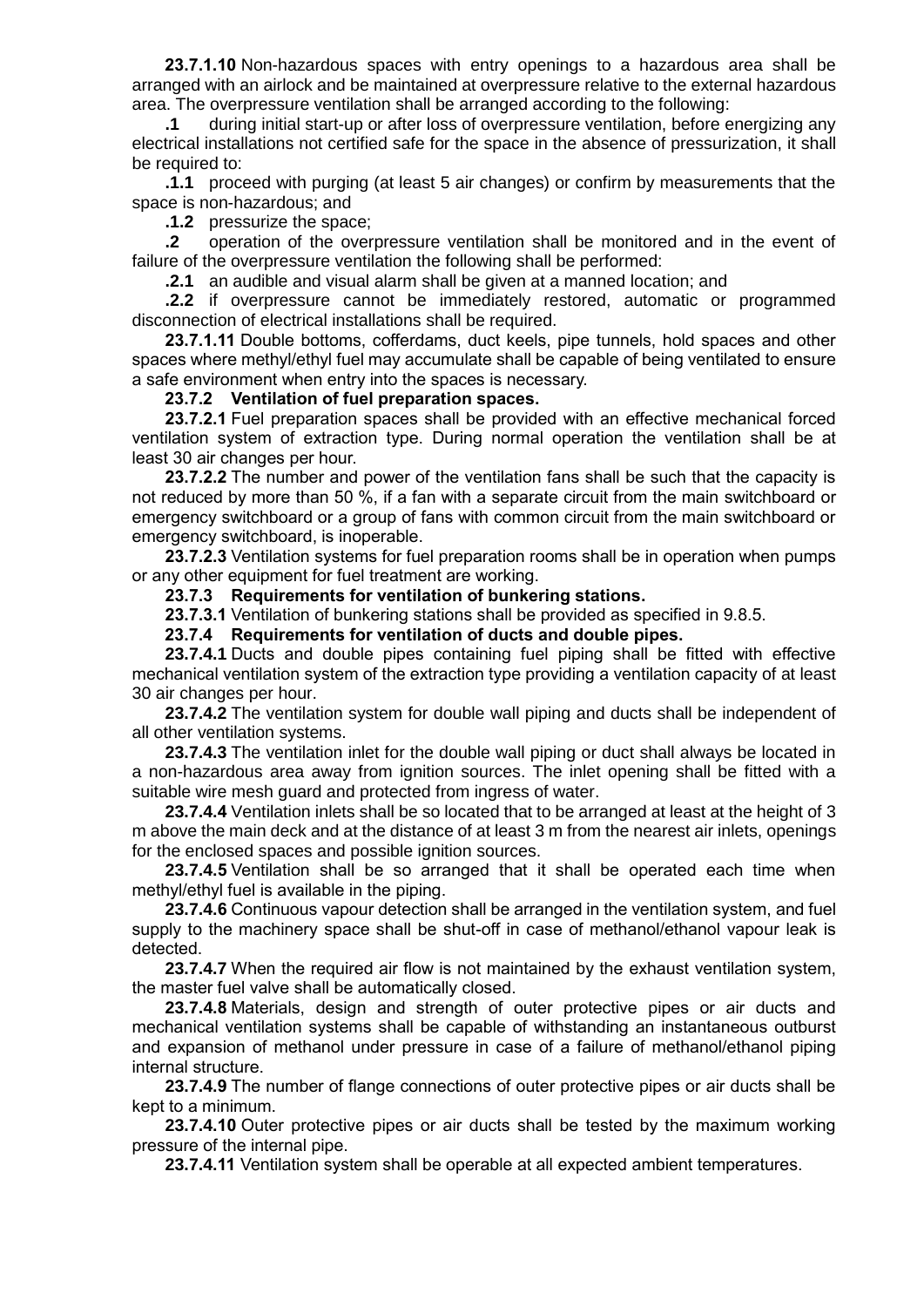### **23.8 INERTING AND ATMOSPHERE CONTROL**

#### **23.8.1 General requirements for inert gas system.**

**23.8.1.1** All fuel tanks shall be inerted during normal operation. The system shall be so designed that to eliminate the possibility of a flammable mixture atmosphere existing in the fuel tank during any operations and gas freeing utilizing an inerting medium.

**23.8.1.2** Cofferdams shall be arranged either for purging or filling with water through a non-permanent connection. Emptying the cofferdams shall be done by a separate drainage system.

**23.8.1.3** To prevent the return of flammable liquid and vapour to the inert gas system, the inert gas supply line shall be fitted with two shutoff valves in series with a venting valve in between (double block and bleed valves). In addition, a closable non-return valve shall be installed between the double block and bleed arrangement and the fuel system. These valves shall be located inside hazardous spaces.

**23.8.1.4** Where the connections of the inert gas piping systems to fuel tanks are non-permanent, two non-return valves may substitute the valves required in 23.8.1.3.

**23.8.1.5** Blanking arrangements shall be fitted in the inert gas supply line to individual tanks. The position of the blanking arrangements shall be immediately obvious to personnel entering the tank. Blanking shall be via removable spool piece.

**23.8.1.6** The arrangements for gas freeing and ventilation of fuel tanks shall be such as to minimize the hazards of the dispersal of flammable vapours to the atmosphere and ignition of gas mixture in the tank. The ventilation system for fuel tanks shall be exclusively for ventilating and gas freeing purposes. Connection between fuel tank ventilation system and fuel preparation space will not be accepted.

**23.8.1.7** Gas freeing operations shall be carried out such that vapour is initially discharged in one of the following ways:

**.1** through outlets at least 3 m above the deck level with a vertical efflux velocity of at least 30 m/s maintained during the gas freeing operation;

**.2** through outlets at least 3 m above the deck level with a vertical efflux velocity of at least 20 m/s which are protected by suitable devices to prevent the passage of flame; or

**.3** through outlets underwater.

#### **23.8.2 Inert gas production and storage on board.**

**23.8.2.1** Inert gas shall be available permanently on board in order to achieve at least one trip from port to port considering maximum consumption of fuel expected and maximum length of trip expected, and to keep tanks inerted during two weeks in harbour with minimum port consumption of fuel.

**23.8.2.2** An inert gas production plant and/or adequate inert gas storage capacities capable of being filled externally to the ship shall be used to achieve the availability target defined in 23.8.2.1.

**23.8.2.3** Fluid used for inerting shall not modify the characteristics of the fuel.

**23.8.2.4** Inert gas generation plant shall be capable of producing inert gas with at no time greater than 5 % oxygen content by volume. A continuous-reading oxygen content meter shall be provided at the inert gas generator output and shall be fitted with an alarm set at a maximum of 5 % oxygen content by volume.

The system shall be designed to ensure that if the oxygen content exceeds 5 % by volume at the generator output the inert gas shall be automatically vented to atmosphere.

**23.8.2.5** The system shall be able to maintain an atmosphere with an oxygen content not exceeding 8 % by volume in any part of any fuel tank.

**23.8.2.6** The inert gas generator or inert gas storage facilities may be installed in a separate space outside of the engine room. This space shall be fitted with an independent extraction ventilation system, providing a minimum of 6 air changes per hour. If the oxygen content is below 19 % in the separate space, an alarm shall be given. A minimum of two oxygen sensors shall be provided in each space. Visual and audible alarms shall be placed at each entrance to the inert gas room.

**23.8.2.7** Inert gas pipelines shall only be laid through well ventilated spaces. Pipelines in enclosed spaces shall:

- **.1** have only a minimum of flange connections as needed for fitting of valves;
- **.2** be as short as possible.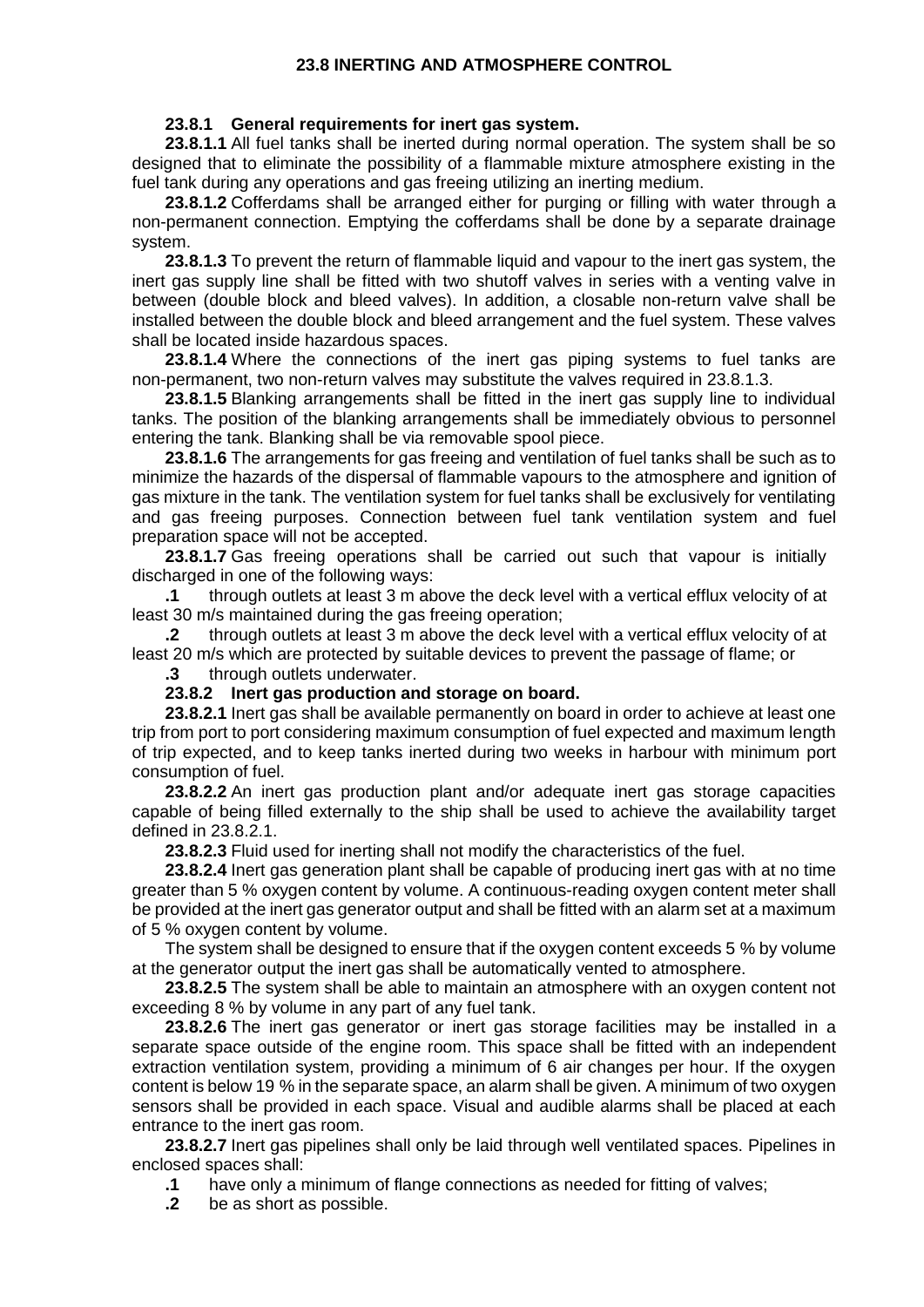# **23.9 MONITORING, CONTROL AND SAFETY SYSTEMS**

### **23.9.1 General.**

**23.9.1.1** The control, monitoring and safety systems shall be so arranged that to meet the following functional requirements in order to ensure safe and effective use of methyl/ethyl alcohol as fuel on board ships:

**.1** there is not an unacceptable loss of power in the event of a single failure of monitoring, control and safety systems;

**.2** a fuel safety system shall be arranged to close down the fuel supply system automatically, upon failure in systems as described in Table 23.9.1.1.2;

**.3** the safety functions shall be arranged in a dedicated fuel safety system that is independent of the fuel control system in order to avoid possible common cause failures; this includes power supplies and input and output signal;

**.4** the safety systems including the field instrumentation shall be arranged to avoid spurious shutdown, e.g. as a result of a faulty vapour detector or a wire break in a sensor loop;

**.5** where two independent fuel supply systems are required to meet the provisions, each system shall be fitted with its own set of independent fuel control and safety systems.

**23.9.1.2** Suitable instrumentation devices shall be fitted to allow a local and a remote reading of essential parameters to ensure safe management of the whole fuel equipment including bunkering.

**23.9.1.3** Liquid leakage detection shall be installed in the protective cofferdams surrounding the fuel tanks, in ducts around fuel pipes, in fuel preparation spaces, and in other enclosed spaces containing single walled fuel piping or other fuel equipment.

**23.9.1.4** The annular space in a double walled piping system shall be monitored for leakages and the monitoring system shall be connected to an alarm system. Any leakage detected shall lead to shutdown of the affected fuel supply line in accordance with Table 23.9.1.1.2.

**23.9.1.5** At least one bilge well with a level indicator shall be provided for each enclosed space, where independent storage tanks are located. A high-level bilge alarm shall be provided. The leakage detection system shall trigger an alarm and the safety functions in accordance with Table 23.9.1.1.2.

**23.9.1.6** A monitoring system, equivalent to that intended for permanently installed tanks, shall be provided for portable fuel tanks.

### **23.9.2 Bunkering and fuel tank monitoring systems.**

**23.9.2.1** Level indicators.

Each fuel tank shall be fitted with closed level gauging devices enabling continuous level reading. Where it is not possible to arrange the required maintenance of such device while the fuel tank is in service, two level gauging devices shall be installed.

**23.9.2.2** Overflow control.

**.1** each fuel tank shall be fitted with a visual and audible high-level alarm. This shall be able to be function tested from the outside of the tank and can be common with the level gauging system (configured as an alarm on the gauging transmitter), but shall be independent of the high-high-level alarm;

**.2** an additional sensor (high-high-level) operating independently of the high liquid level alarm shall automatically actuate a shut-off valve to avoid excessive liquid pressure in the bunkering line and prevent the tank from becoming liquid full;

**.3** the high and high-high-level alarm for the fuel tanks shall be visual and audible at the location at which gas freeing by water filling of the fuel tanks is controlled, given that water filling is the preferred method for gas freeing.

**23.9.2.3** Bunkering control.

**23.9.2.3.1** Bunkering control shall be from a safe remote location. At this safe remote location:

**.1** tank level shall be capable of being monitored;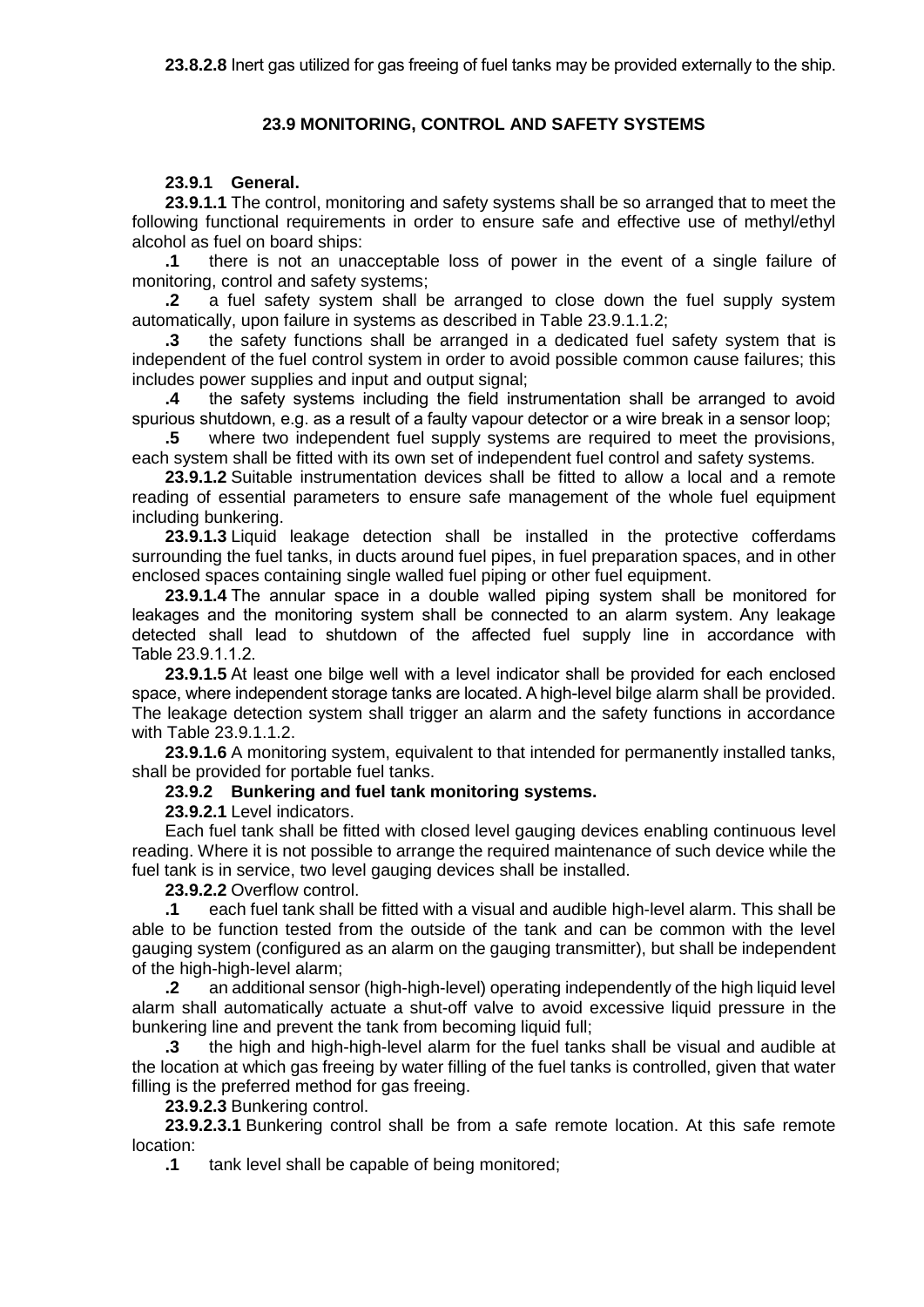**.2** the remote-control valves shall be capable of being operated from this location, as required by 23.5.3.12. Closing of the bunkering shutdown valves shall be possible from the control location for bunkering and from another safe location;

**.3** overfill alarms and automatic shutdown shall also be indicated at this location.

**23.9.2.3.2** If the ventilation in the ducting enclosure or annular spaces of the double walled bunkering lines stops, an audible and visual alarm shall be activated at the bunkering control location.

**23.9.2.3.3** If fuel leakage is detected in ducting enclosure or the annular spaces of the double walled bunkering lines, an audible and visual alarm and emergency shutdown of the bunkering valve shall automatically be activated.

### **23.9.3 Engine monitoring.**

**23.9.3.1** In addition to the instrumentation provided in accordance with Part XV "Automation", indicators for operating condition of engines operated on methanol/ethanol shall be fitted on the navigation bridge and the engine control room.

#### **23.9.4 Methanol/ethanol vapour detection.**

**23.9.4.1** Permanently installed methanol/ethanol vapour detectors shall be fitted in:

**.1** ventilated annular spaces of the double walled fuel pipes;

**.2** machinery spaces containing methyl/ethyl fuel consumers or fuel equipment;

**.3** methyl/ethyl fuel preparation spaces;

**.4** enclosed or semi-enclosed spaces containing methyl/ethyl fuel piping or other fuel equipment without outer pipes or ducting;

**.5** enclosed or semi-enclosed spaces where methyl/ethyl alcohol vapours may accumulate;

**.6** closed fuel storage hold spaces and cofferdams surrounding fuel tanks;

**.7** airlocks;

**.8** ventilation inlets to accommodation and machinery spaces, if required, based on the risk assessment.

**23.9.4.2** Methanol/ethanol vapour detection system shall be designed, installed and tested in accordance with the requirements of current national or international standards, e.g. IEC 60079-29-1:2016.

**23.9.4.3** The number and placement of methanol/ethanol vapour detectors in each space shall be specially considered in each case taking into account the size, layout and ventilation of the space. Gas dispersal analysis or a physical smoke test shall be used to find the best arrangement.

**23.9.4.4** An audible and visible alarm shall be activated at a fuel vapour concentration of 20 % of the lower explosion limit (LEL). The safety system shall be activated at 40 % of LEL at two detectors.

**23.9.4.5** For ventilated ducts and annular spaces around double walled fuel pipes in the machinery spaces containing methyl/ethyl alcohol consumers, the alarm limit shall be set to 20 % of LEL. The safety system shall be activated at 40 % of LEL at two detectors.

**23.9.4.6** Audible and visible alarms from the fuel vapour detection equipment shall be located on the navigation bridge, in the continuously manned central control station, at the control location for bunkering or in safety centre.

#### **23.9.5 Fire detection.**

**23.9.5.1** Fire detection in machinery space containing methyl/ethyl alcohol engines and fuel storage hold spaces shall give audible and visual alarms on the navigation bridge and in a continuously manned central control station or safety centre.

#### **23.9.6 Ventilation performance.**

**23.9.6.1** Any loss of the required ventilating capacity shall give an audible and visual alarm on the navigation bridge, and in a continuously manned central control station or safety centre.

#### **23.9.7 Safety functions of fuel supply systems.**

**23.9.7.1** If the fuel supply is shut off due to activation of an automatic shut-off valve, the fuel supply shall not be opened until the reason for the disconnection is ascertained and the necessary precautions taken. A readily visible notice giving instruction to this effect shall be placed at the operating station for the shut-off valves in the fuel supply lines.

23.9.7.2 If a fuel leak leading to a fuel supply shutdown occurs, the fuel supply shall not be operated until the leak has been found and dealt with. Instructions to this effect shall be placed in a prominent position in the machinery space.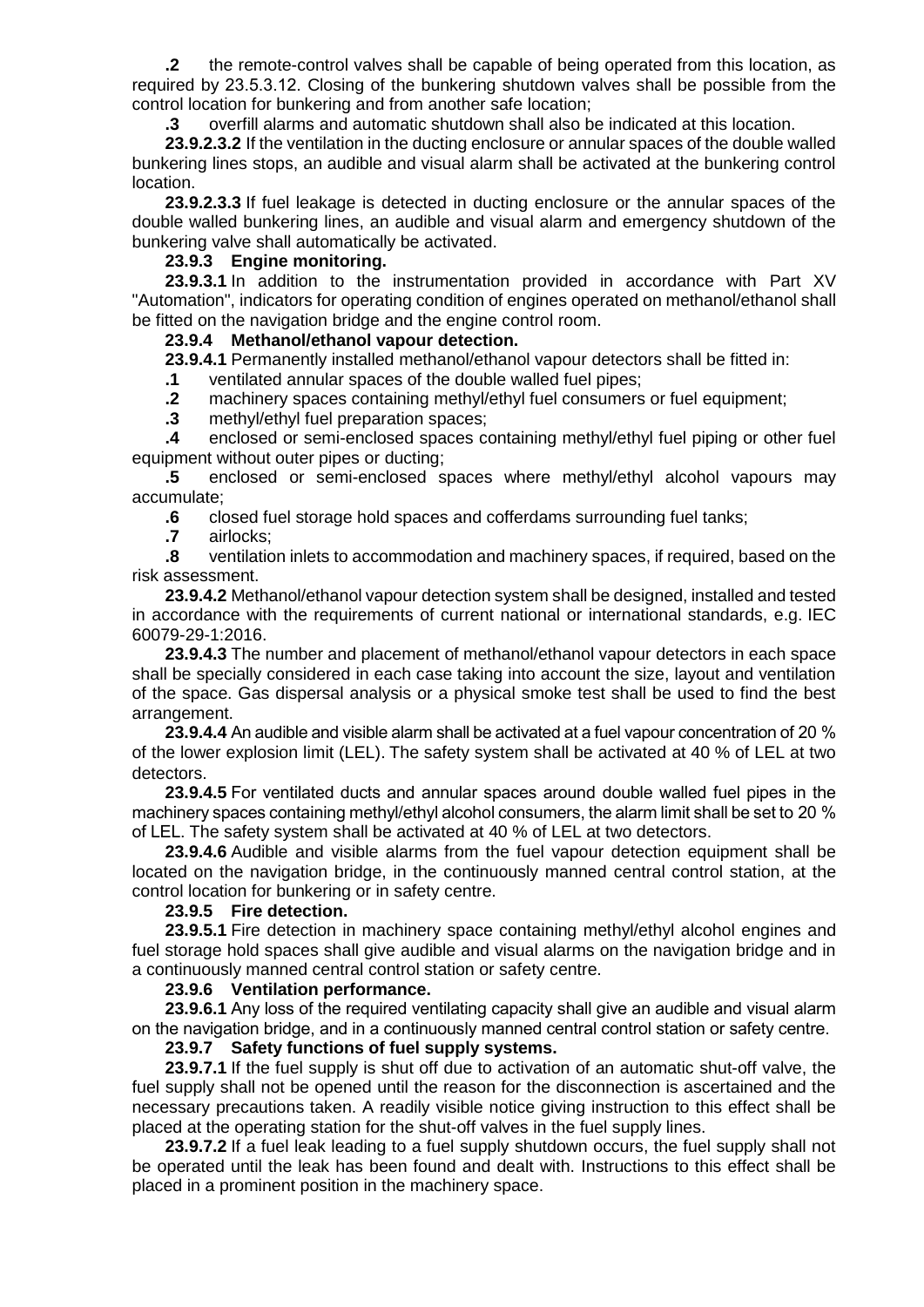**23.9.7.3** A caution placard or signboard shall be permanently fitted in the machinery space containing methyl/ethyl-fuelled engines stating that heavy lifting, implying danger of damage to the fuel pipes, shall not be done when the engine is running on methyl/ethyl fuel.

**23.9.7.4** Pumps and methyl/ethyl fuel supply shall be arranged for manual remote emergency stop from the following locations as applicable:

- 
- **.1** navigation bridge; **.2** cargo control room;
- **.3** onboard safety centre;
- **.4** central control station;
- **.5** fire control station;
- **.6** adjacent to the exit of fuel preparation space.

#### Table 23.9.1.1.2

|                                                                                                                 |       | Safety system of methyl/ethyl alcohol supply to engines |                                                                                                                                            |                                   | Table 23.9.1.1.2                                                                          |
|-----------------------------------------------------------------------------------------------------------------|-------|---------------------------------------------------------|--------------------------------------------------------------------------------------------------------------------------------------------|-----------------------------------|-------------------------------------------------------------------------------------------|
| Monitored parameter                                                                                             | Alarm | master fuel valve of<br>tank required by<br>23.5.5.2    | Automatic closure of Automatic shutdown Automatic shut-down<br>of fuel supply to<br>consumers in<br>machinery space<br>(refer to 23.5.5.3) | of valve required by<br>23.5.3.12 | <b>Notes</b>                                                                              |
| High level in tank (95 %)                                                                                       | Χ     |                                                         |                                                                                                                                            | Χ                                 | Refer to 23.9.2.2.1                                                                       |
| High-high level in tank<br>(98 %)                                                                               | X     |                                                         |                                                                                                                                            | X                                 | Refer to 23.9.2.2.1<br>and 23.9.2.3.1                                                     |
| Loss of ventilation in the<br>annular space of the<br>double walled bunkering<br>lines                          | X     |                                                         |                                                                                                                                            | X                                 | Refer to 23.9.2.3.2                                                                       |
| Vapour detection in the<br>annular space of the<br>double walled bunkering<br>lines                             | X     |                                                         |                                                                                                                                            | X                                 | Refer to 23.9.2.3.3                                                                       |
| Loss of ventilation in<br>ventilated areas                                                                      | X     |                                                         |                                                                                                                                            |                                   | Refer to 23.9.6                                                                           |
| Manual shutdown                                                                                                 |       |                                                         |                                                                                                                                            | X                                 | Refer to 23.9.2.3.1                                                                       |
| Methyl/ethyl alcohol<br>leakage detection in the<br>annular space of the<br>double walled bunkering<br>lines    | X     |                                                         |                                                                                                                                            | X                                 | Refer to 23.9.2.3.3                                                                       |
| Vapour detection in<br>ducts around fuel pipes                                                                  | X     |                                                         |                                                                                                                                            |                                   | Refer to 23.9.4.1.1                                                                       |
| Vapour detection in<br>cofferdams surrounding<br>fuel tanks. One detector<br>giving above 20 % of<br><b>LEL</b> | X     |                                                         |                                                                                                                                            |                                   | Refer to 23.9.4.5                                                                         |
| Vapour detection in<br>airlock                                                                                  | X     |                                                         |                                                                                                                                            |                                   | Refer to 23.9.4.1.7                                                                       |
| Vapour detection in<br>cofferdams surrounding<br>fuel tanks. Two detectors<br>giving above 40 % of<br>LEL       | X     | X                                                       |                                                                                                                                            | X                                 | Refer to 23.9.4.1.6                                                                       |
| Vapour detection in<br>ducts around double<br>walled pipes, 20 % of<br><b>LEL</b>                               | X     |                                                         |                                                                                                                                            |                                   | Refer to 23.9.4.5                                                                         |
| Vapour detection in<br>ducts around double<br>walled pipes, 40 % of<br><b>LEL</b>                               | Χ     | X                                                       | Х                                                                                                                                          |                                   | Refer to 23.9.4.4.<br>Two detectors<br>giving 40 % of<br>LEL prior to valve<br>shut-down. |
| Liquid leak detection in<br>annular space of double<br>walled pipes                                             | X     | X                                                       | X                                                                                                                                          |                                   | Refer to 23.9.1.4                                                                         |
| Liquid leak detection in<br>engine room                                                                         | X     | Χ                                                       |                                                                                                                                            |                                   | Refer to 23.9.1.3                                                                         |
| Liquid leak detection in<br>fuel preparation space                                                              | X     | X                                                       |                                                                                                                                            |                                   | Refer to 23.9.1.3                                                                         |
| Liquid leakage detection<br>in protective cofferdams<br>surrounding fuel tanks                                  | X     |                                                         |                                                                                                                                            |                                   | Refer to 23.9.1.3                                                                         |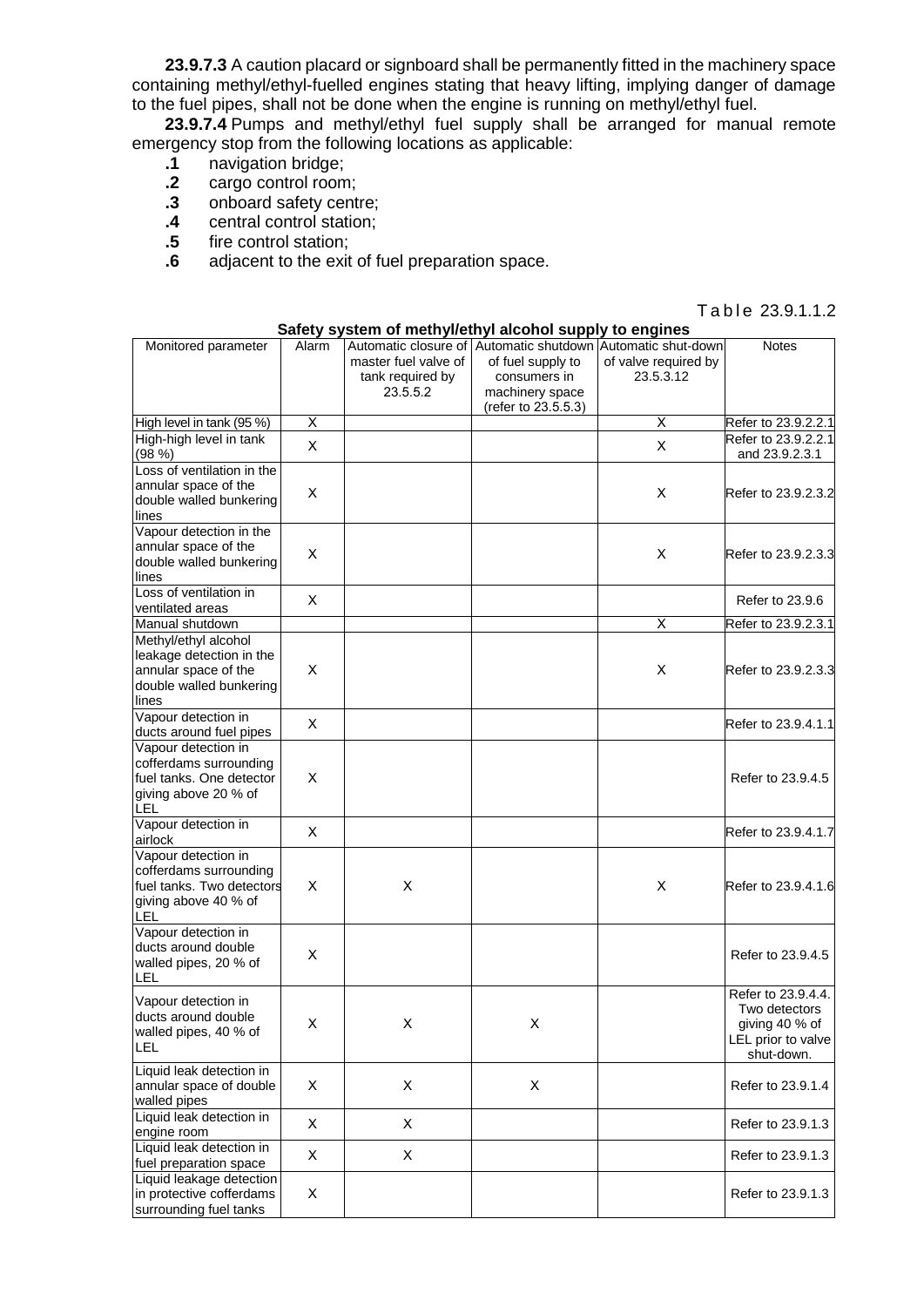# **23.10 ELECTRICAL EQUIPMENT**

## **23.10.1 General.**

**23.10.1.1** Electrical equipment shall comply with the applicable requirements of IEC 60092:2018 series or other equivalent standards.

**23.10.1.2** Electrical equipment or wiring shall not be installed in gas-dangerous spaces or zones unless essential for operational purposes or safety enhancement.

**23.10.1.3** Where electrical equipment is installed in gas-dangerous spaces, it shall be selected, installed and maintained in accordance with the applicable IEC standards or other equivalent standards.

**23.10.1.4** The lighting system in gas-dangerous spaces and areas shall be divided between at least two branch circuits and be supplied from different switchboards. Switches and protective devices of the lighting system in gas-dangerous spaces and areas shall interrupt all phases and shall be located in a non-hazardous space or area.

**23.10.1.5** All onboard electrical equipment shall be safely earthed to the ship's hull.

### **23.10.2 Classification of hazardous zones, spaces and areas.**

**23.10.2.1** Classification of hazardous zones is given in 23.10.2.2 — 23.10.2.4. In cases where the prescriptive provisions in  $23.10.2.2 - 23.10.2.4$  are deemed to be inappropriate, area classification according to IEC 60079-10 and IEC 60092-502 shall be applied.

**23.10.2.2** Zone 0: the internal areas of methanol/ethanol storage tanks, fuel pipelines, pipelines from safety valves of fuel storage tanks and any venting pipelines from equipment containing methanol/ethanol.

**23.10.2.3** Zone 1:

**.1** cofferdams and other spaces surrounding the fuel tanks;

**.2** fuel preparation spaces;

**.3** areas on open deck, or semi-enclosed spaces on deck, within 3 m of any methyl/ethyl fuel tank outlet, vapour outlet, bunker manifold valve, other methyl/ethyl fuel valve, any methyl/ethyl fuel pipe flange, methyl/ethyl fuel preparation space ventilation outlets;

**.4** areas on open deck or semi-enclosed spaces on deck in the vicinity of the fuel tank outlets, within a vertical cylinder of unlimited height and 6 m radius centred upon the centre of the outlet and within a hemisphere of 6 m radius below the outlet;

**.5** areas on open deck or semi-enclosed spaces on deck, within 1,5 m of fuel preparation space entrances, fuel preparation space ventilation openings and other openings into zone 1 spaces;

**.6** areas on the open deck within coamings surrounding methyl/ethyl fuel bunker manifold valves and 3 m beyond these, up to a height of 2,4 m above the deck;

**.7** enclosed or semi-enclosed spaces in which pipes containing methyl/ethyl fuel are located, e.g. ducts around methyl/ethyl fuel pipes, semi-enclosed bunkering stations; and

**.8** a space protected by an airlock is considered as a non-hazardous area during normal operation, but will require equipment to operate following loss of differential pressure between the protected space and the hazardous area to be certified as suitable for zone 1.

**23.10.2.4** Zone 2:

**.1** areas 4 m beyond the cylinder and beyond the sphere defined in 23.10.2.3.4;

**.2** areas within 1,5 m surrounding other open or semi-enclosed spaces of zone 1 defined in 23.10.2.3; and

**.3** airlocks.

# **23.11 PERSONNEL PROTECTION**

## **23.11.1 Protective equipment.**

**23.11.1.1** For the protection of crew members who are engaged in bunkering operations, the ship shall have on board protective clothing and outfit consisting of the following:

**.1** large aprons;

**.2** special gloves with long sleeves;

**.3** protective footwear;